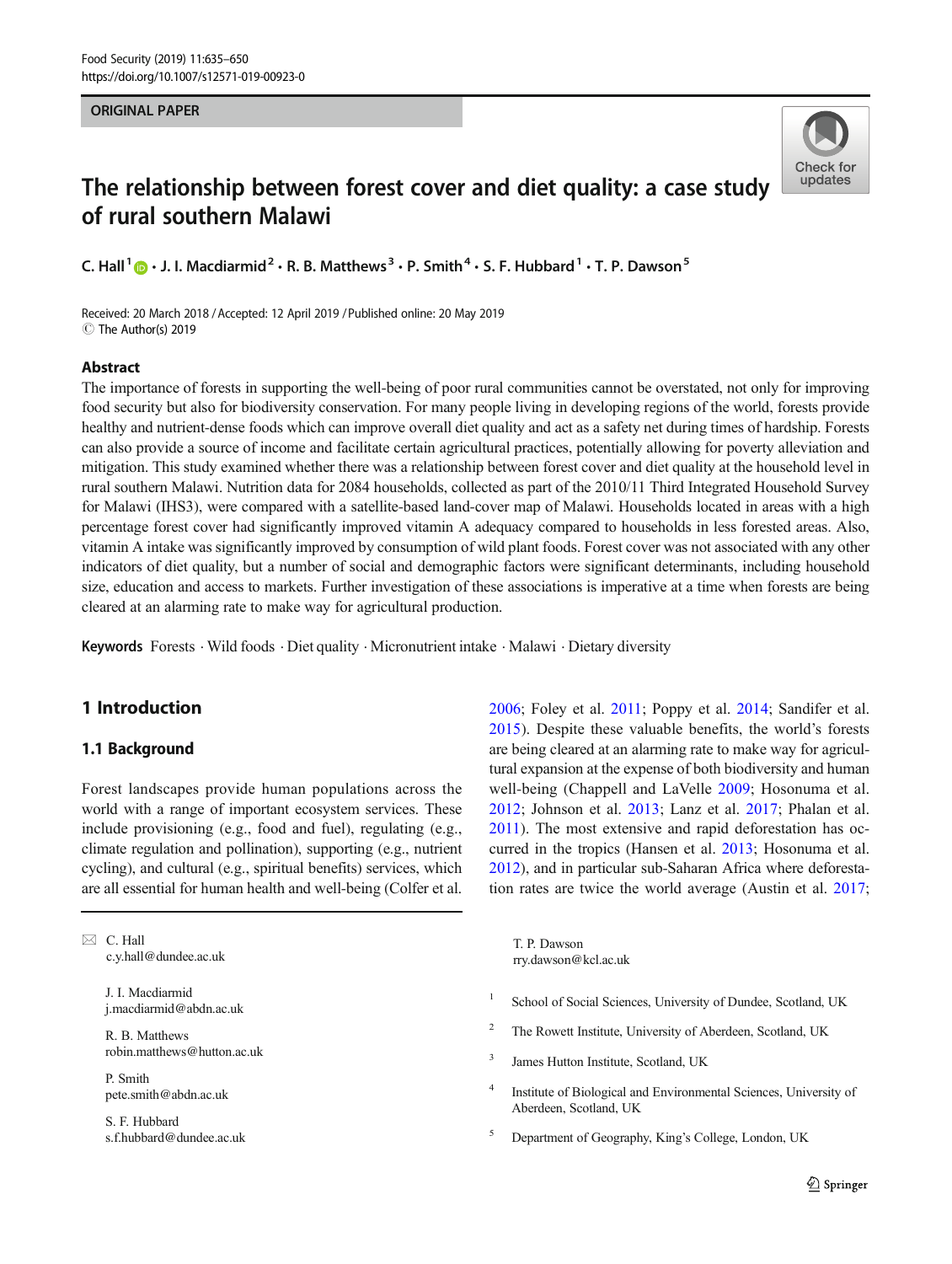d'Annunzio et al. [2015\)](#page-12-0). These losses are particularly pertinent for poor, rural communities in the developing world (such as sub-Saharan Africa) where people are directly dependent on forests for their livelihoods and well-being (Johnson et al. [2013](#page-13-0); Palmer and Di Falco [2012](#page-13-0)).

The relationship between forests and human nutrition is not yet fully understood, yet a growing body of evidence suggests that having access to natural forest landscapes is beneficial for diet quality (Broegaard et al. [2017](#page-12-0); Fungo et al. [2016](#page-12-0); Galway et al. [2018](#page-12-0); Ickowitz et al. [2013;](#page-13-0) Ickowitz et al. [2016](#page-13-0); Johnson et al. [2013;](#page-13-0) Reed et al. [2017;](#page-13-0) Rowland et al. [2016](#page-13-0)). While the drivers of these associations are often unclear, there are a number of pathways by which natural forest landscapes can affect diet quality (Fig. 1). The first and most direct of these is the provision of wild forest foods (hereafter referred to as forest foods). Forest foods are known to be commonly consumed across the world, particularly in developing countries, although studies have shown considerable variation in their consumption rates and contribution to diets across different socio-ecological settings (Broegaard et al. [2017;](#page-12-0) Fungo et al. [2016;](#page-12-0) Powell et al. [2015;](#page-13-0) Reed et al. [2017;](#page-13-0) Rowland et al.  $2016$ ). It is important to note that "wild foods" are not the same as "forest foods". Wild foods refer to any uncultivated foods that can be collected or hunted from natural landscapes (including around the home, rivers, lakes, forests, and even agricultural land) (Bharucha and Pretty [2010](#page-12-0)), while forest foods are a subset of wild foods and include only uncultivated foods collected or hunted from natural forest landscapes (Rowland et al. [2016\)](#page-13-0). Forest foods typically include fruits, vegetables, wild roots and tubers, nuts, seeds, leaves, palms, insects and wild animals, which tend to have high concentrations of micronutrients (Turner et al. [2011](#page-14-0); Vinceti et al. [2008\)](#page-14-0). For example, animal source foods from forests (vertebrate and invertebrate) provide protein and fat, and are rich in highly bio-available iron, zinc and vitamin  $B_{12}$ , while wild plant foods are often important contributors of micronutrients, such as vitamin A, iron, folate, niacin and calcium (Ickowitz et al. [2016](#page-13-0); Powell et al. [2011](#page-13-0); Vinceti et al. [2013](#page-14-0)). Forest foods rarely provide staple foods (such as maize) or make up the majority of the diet; rather they supplement what is available from agricultural production (Arnold et al. [2011\)](#page-12-0). As a result, consumption of these foods can increase overall diet quality by increasing dietary diversity (Fungo et al. [2016](#page-12-0); Ickowitz et al. [2016](#page-13-0); Ickowitz et al. [2013;](#page-13-0) Johnson et al. [2013\)](#page-13-0). Forest foods can also act as a safety net or buffer during times of food shortages, for instance during times of illness where one or more members of a household are unable to work, crop failure and other kinds of external shock (Arnold et al. [2011](#page-12-0)). This may be particularly important for vulnerable populations such as families who do not own land, and households headed by women (Galway et al. [2018;](#page-12-0) Kamanga et al. [2009](#page-13-0)). Furthermore, forest foods are particularly important in rural areas where there is poor market access (Harris and Mohammed [2003](#page-12-0); Ickowitz et al. [2016\)](#page-13-0).

There are also a number of more indirect pathways by which forests can influence diet quality. The collection, use and sale of non-timber forest products (NTFPs) can improve livelihoods and provide a source of income for rural communities (Aerts and Honnay [2011](#page-11-0); Ahenkan and Boon [2011;](#page-11-0) Belcher et al. [2005](#page-12-0); Heubach et al. [2011](#page-12-0); Hickey et al. [2016;](#page-12-0) Pfund et al. [2011](#page-13-0); Schaafsma et al. [2014;](#page-13-0) Vinceti et al. [2013\)](#page-14-0). Such products can include any wild plant or animal resource



Fig. 1 Conceptual framework illustrating the pathways by which access to natural forest landscapes can improve diet quality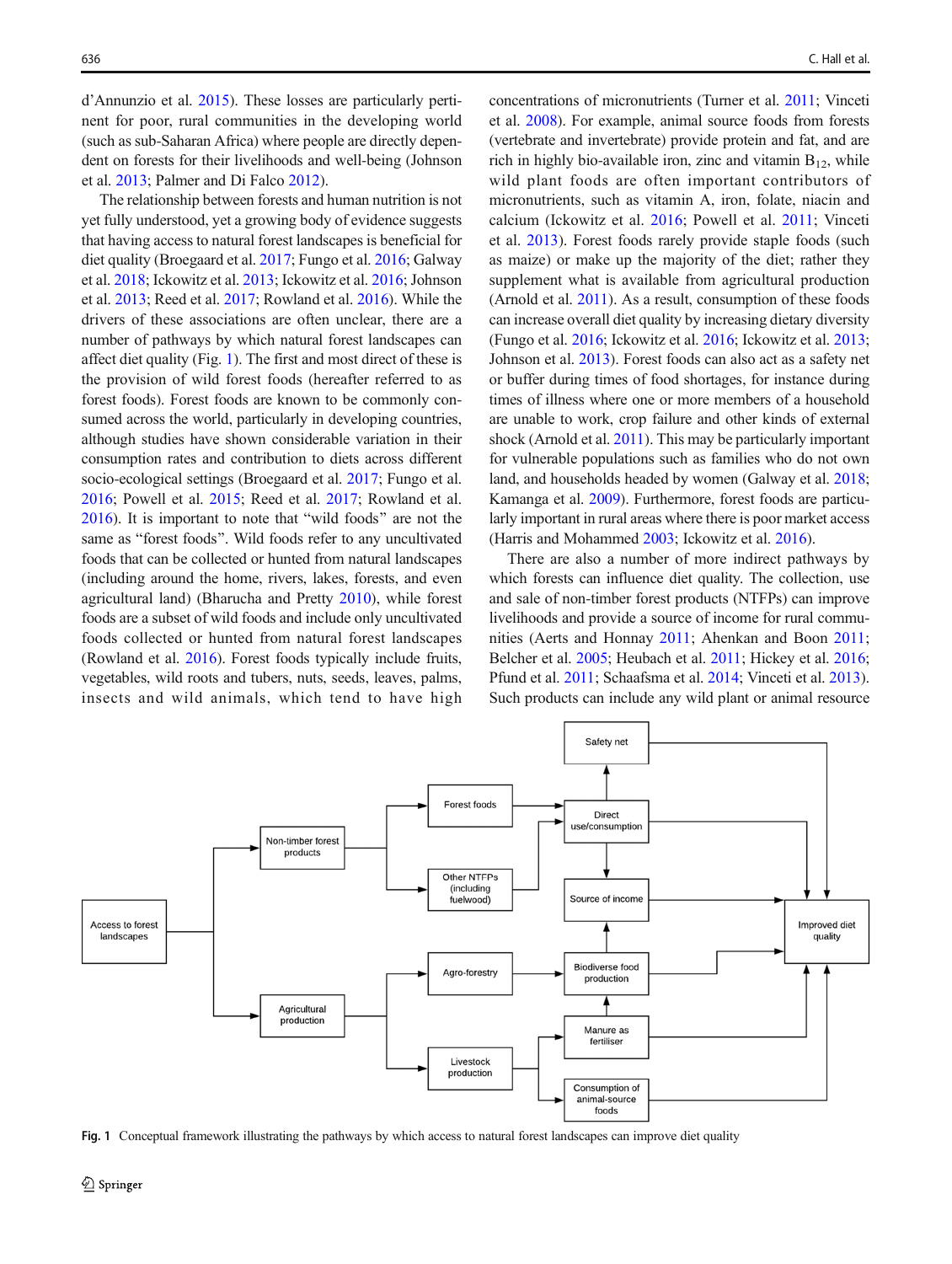from the forest, such as forest foods, herbs, medicines, fuelwood, other wood (i.e. for making crafts), thatch grass, reeds, etc. (Shakleton and Shakleton [2004\)](#page-13-0). Access to NTFPs is particularly important for the poorest and most vulnerable households as they are able to use these affordable (and local) resources to meet their needs (shelter, food, medicine), which can negate the use of scarce cash resources allowing them to accumulate assets for more secure livelihoods, leading to poverty mitigation and alleviation (Baudron et al. [2017;](#page-12-0) Shakleton and Shakleton [2004;](#page-13-0) Shakleton et al. [2007;](#page-14-0) Vedeld et al. [2007\)](#page-14-0). Income generated from the sale of NTFPs can be critical in supporting livelihoods (Aerts and Honnay [2011](#page-11-0); Angelsen et al. [2014](#page-11-0); Hickey et al. [2016;](#page-12-0) Schaafsma et al. [2014;](#page-13-0) Vinceti et al. [2013](#page-14-0)). For example, a study by Angelsen et al. ([2014\)](#page-11-0) compared environmental income across 24 developing countries, concluding that 28% of total household income came from the sale of natural goods, 77% of which came from natural forests. More specifically, in West Africa it is estimated that between four and five million women earn 80% of their income from the collection, processing and marketing of naturally occurring shea tree nuts (FAO [2013\)](#page-12-0). Likewise, a study carried out in the Chiradzulu district of southern Malawi found that forest income made up approximately 15% of people's total income, yet this figure was much higher (around 65%) for resource poor farmers with limited access to agricultural land and a high representation of female heads (Kamanga et al. [2009](#page-13-0)). If this income is used to purchase nutritious and diverse food items available in markets, dietary quality is likely to be improved. Furthermore, fuelwood is a vitally important NTFP and an oftenoverlooked necessity for ensuring healthy diets (Galway et al. [2018](#page-12-0)). An estimated 2.4 billion people rely on fuelwood for food preparation and preservation, particularly in sub-Saharan Africa (Brown et al. [2014](#page-12-0); FAO [2013\)](#page-12-0).

Another key pathway by which forests can improve diet quality is by supporting diverse agricultural production. Forests can support agricultural production in three main ways. Firstly, biodiverse forests provide supporting ecosystem services such as pollination, pest control and enhanced nutrient availability which are crucial for agricultural systems (Reed et al. [2017](#page-13-0)). Similarly, in areas characterised by low soil fertility (such as sub-Saharan Africa) trees can maintain soil fertility (Foli et al. [2014](#page-12-0)). Secondly, access to forests can facilitate the use of swidden cultivation and agroforestry techniques. There is some evidence to suggest that agricultural practices such as these are more likely to produce diverse and high quality foods with positive impacts on diet quality (Ickowitz et al. [2016](#page-13-0); Pimentel et al. [1997;](#page-13-0) Reed et al. [2017](#page-13-0); Vinceti et al. [2013](#page-14-0)). Indeed, recent evidence has shown that agricultural biodiversity is associated with greater dietary diversity at the household and individual levels (Jones [2017](#page-13-0); Jones et al. [2014\)](#page-13-0). It should be noted, however, that a study by Termote et al. ([2012\)](#page-14-0) found that a highly biodiverse environment did not contribute to improved diet quality, as wild foods were rarely consumed, despite being readily available, which was inconsistent with the authors' expectations. Thirdly, a less well-researched pathway is the flow of biomass from forest land to surrounding farming households which can indirectly improve diet quality. A study by Baudron et al. [\(2017\)](#page-12-0) found that proximity to the Munesa Forest in southern Ethiopia was positively associated with dietary diversity, despite households not consuming or selling forest foods. The relationship was explained by the use of biomass as livestock feed, which increased herd size, having two main benefits; 1) manure from livestock was used as a fertiliser in home gardens, leading to the production of nutrient-dense food, and 2) larger livestock herds resulted in more frequent consumption of animal source foods, leading to greater dietary diversity.

Although the current literature is limited, some studies have examined the linkages between forest cover and diet quality specifically in Malawi. A study by Fisher et al. [\(2010\)](#page-12-0) found that households in Malawi's Mulanje district reported using forest foods during times of famine, with 67% of households classing these foods as "very important" for this purpose. However, forest foods were not exclusively used during such times; with forest foods comprising 10% of meals even when agricultural produce was abundant (Fisher et al. [2010](#page-12-0)). Similarly, a recent study by Rowland et al. [\(2016\)](#page-13-0) showed that households in Malawi were among the greatest users of forest foods when compared to 23 other tropical countries. In Malawi, 79.6% of households were forest food users, with the site being classed as "forest food supplementation". This is described as widespread but low level consumption of forest foods (Rowland et al. [2016](#page-13-0)). Moreover, a study by Maseko et al. [\(2017\)](#page-13-0) found that children in four villages of Malawi's Zomba district frequently consumed and sold wild foods. Wild foods were very important for dietary diversity in these villages with a total of 119 wild food species listed across the four sites. Furthermore, a study by Johnson et al. [\(2013\)](#page-13-0) linked data from the Malawi Demographic and Health Survey (DHS) with satellite remote sensing data on forest cover, and found that forest cover is associated with improved nutritional outcomes and reduced risk of diarrheal disease in children. Children living in areas where forest cover was lost between 2000 and 2010 were 29% less likely to consume vitamin A rich foods (certain fruits and vegetables) and 19% less likely to have a diverse diet than children living in areas with no net change in forest cover during the same period. In the present study, we build on the study of Johnson et al.  $(2013)$  $(2013)$  $(2013)$  by linking Malawi survey data with forest cover at the subdistrict level. While Johnson et al. [\(2013\)](#page-13-0) linked household nutritional and anthropometric outcomes with forest cover at 5 km resolution, we examined the relationship between diet quality and forest cover at a more regional level. We assessed whether living in areas that have greater forest cover was beneficial for diet quality, regardless of individual household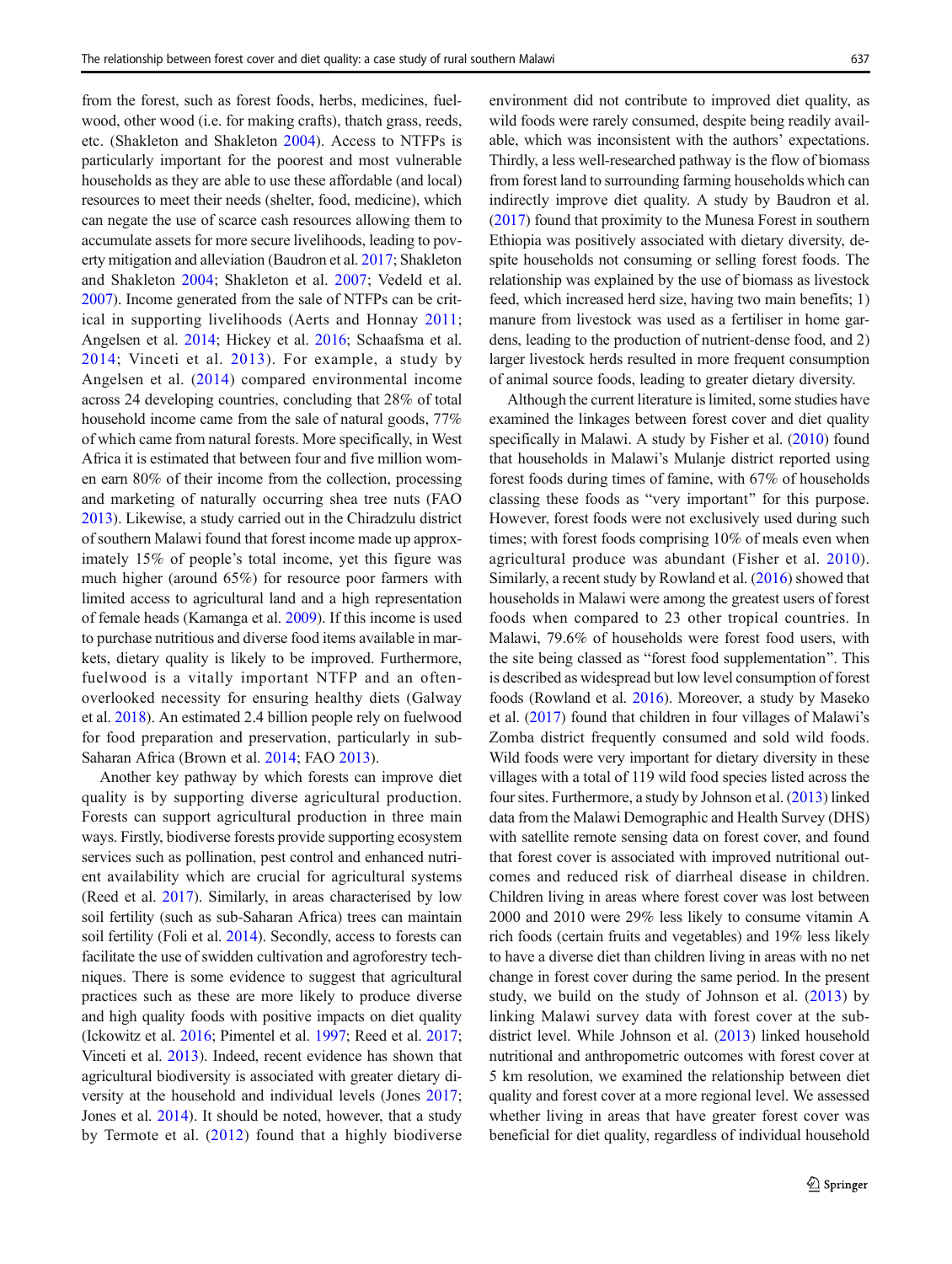access to forest landscapes. This assumes that the advantages which can arise from forested landscapes (direct consumption of wild foods, income generation, etc.) may benefit the wider community in that area, suggesting some connectivity between households/villages within an area.

## 1.2 Study site selection

Southern Malawi was selected as an appropriate study site due to the very high rates of poverty, undernutrition and dependence on ecosystem services (Johnson et al. [2013](#page-13-0)). The most recent estimates from the Food and Agriculture Organisation of the United Nations (FAO) suggest that 26.3% of the Malawian population were undernourished in 2016 (an increase from 21.8% in 2010) (FAO et al. [2018\)](#page-12-0). It should be noted that "undernourishment" is defined here as the proportion of a population whose dietary energy intake is less than their requirements and does not take into account micronutrient intake. Undernourishment in the southern region is considerably higher than the country average, with a recent study reporting a prevalence of 64.2% (Dobbie [2016\)](#page-12-0). As well as dietary energy deficiency, micronutrient deficiencies are widespread in Malawi, particularly iron, zinc and vitamin A. A survey conducted by Verduzco-Gallo et al. ([2014](#page-14-0)) found that in rural households in Malawi's southern region, 49% were iron deficient, 55.8% were zinc deficient and 69.4% were vitamin A deficient. Furthermore, almost four in ten (37%) children were stunted (low height for age) and 12% of children were underweight (NSO [2017](#page-13-0)). These figures vary among regions, with the southern region having the poorest health outcomes. Around 85% of Malawians live in rural areas where poverty rates are highest and depend on forest resources for food, fuel and maintenance of their livelihoods (UN [2011\)](#page-14-0). Despite this reliance on natural forests, estimates suggest that Malawi has one of the highest deforestation rates in southern Africa (Hansen et al. [2013\)](#page-12-0). A recent study by Bone et al.  $(2017)$  estimated a 36% loss  $(12,760 \text{ km}^2)$  of original forest area between 1972 and 2009 in Malawi. However, the study also estimated there was  $11,161 \text{km}^2$  of new forest establishment during the same period, resulting in a net loss of  $1599 \text{ km}^2$  (which is relatively modest). Despite the high rates of afforestation in Malawi, it is unlikely that the new forest land would have the same value in terms of ecosystem services and biodiversity as the remaining original forests (Bone et al. [2017;](#page-12-0) Mwase et al. [2007\)](#page-13-0). Moreover, a study by Hansen et al. [\(2013\)](#page-12-0) estimated that between 2000 and 2012, Malawi lost  $1290 \text{ km}^2$  of its tree cover, which equates to 1.4% of total forest cover per annum. This figure is relatively high (but not the highest) when compared with surrounding countries: for example, Mozambique, Zambia, Zimbabwe, Botswana and South Africa were estimated to have lost 2.8%, 1.8%, 1%, 0% and 0.8% per annum, respectively (Hansen et al. [2013\)](#page-12-0).

#### 1.3 Hypotheses and rationale

The aim of this study was to explore the relationship between forest cover and diet quality in the southern region of Malawi. We hypothesised that higher percentages of forest cover would be associated with improved diet quality for households in these areas. In addition, we examined a number of household level variables to better understand the potential mediating effects they may have on the relationship between forest cover and diet quality. Firstly, we hypothesised that larger households would experience poorer diet quality outcomes due to more limited resources and increased pressure on consumption (Koppmair et al. [2016](#page-13-0); Naser et al. [2014;](#page-13-0) Pei et al. [2018;](#page-13-0) Powell et al. [2017](#page-13-0)). Secondly, we hypothesised that better educational attainment would result in improved diet quality as has been shown in a number of studies (Fungo et al. [2016;](#page-12-0) Ickowitz et al. [2013](#page-13-0); Jones et al. [2014;](#page-13-0) Snapp and Fisher [2015](#page-14-0)). Thirdly, we hypothesised that better access to markets would be positively correlated with diet quality, as markets provide a platform for the purchase and sale of produce (Ickowitz et al. [2013](#page-13-0); Koppmair et al. [2016;](#page-13-0) Sibhatu et al. [2015](#page-14-0); Snapp and Fisher [2015](#page-14-0)). While forests can provide diverse and nutritious foods unmediated by markets (which may be particularly important in countries such as Malawi where markets function poorly), thus improving diet quality, we hypothesised that both forest and non-forest dwellers would benefit from better market access given that the sale of forest products requires a marketplace in order to derive income. Lastly, we hypothesised that consumption of wild plant foods would result in improved diet quality. Moreover, it is likely that consumption of wild foods would be affected by forest cover and other household factors.

The need to better understand the relationship between forests and diet quality is vital not only for ensuring human wellbeing, but also in terms of forest and biodiversity conservation. Given that Malawian diets are largely dominated by staple foods such as maize, cassava and rice, and thus tend to lack quality as opposed to quantity, understanding the role of forest foods is particularly important and should be integrated into future agricultural policies (Aberman et al. [2018\)](#page-11-0). This study aims to add to the small but growing body of literature that links forests and forest-based ecosystems with diet quality, highlighting an important area for future research.

# 2 Data and methods

# 2.1 Land cover data

Land cover data for Malawi was obtained from the publicly available Malawi Spatial Data Portal (MASDAP) ([http://](http://www.masdap.mw/layers/) [www.masdap.mw/layers/\)](http://www.masdap.mw/layers/) and ArcGIS Desktop was used to examine land cover across 69 enumeration areas (EA) in the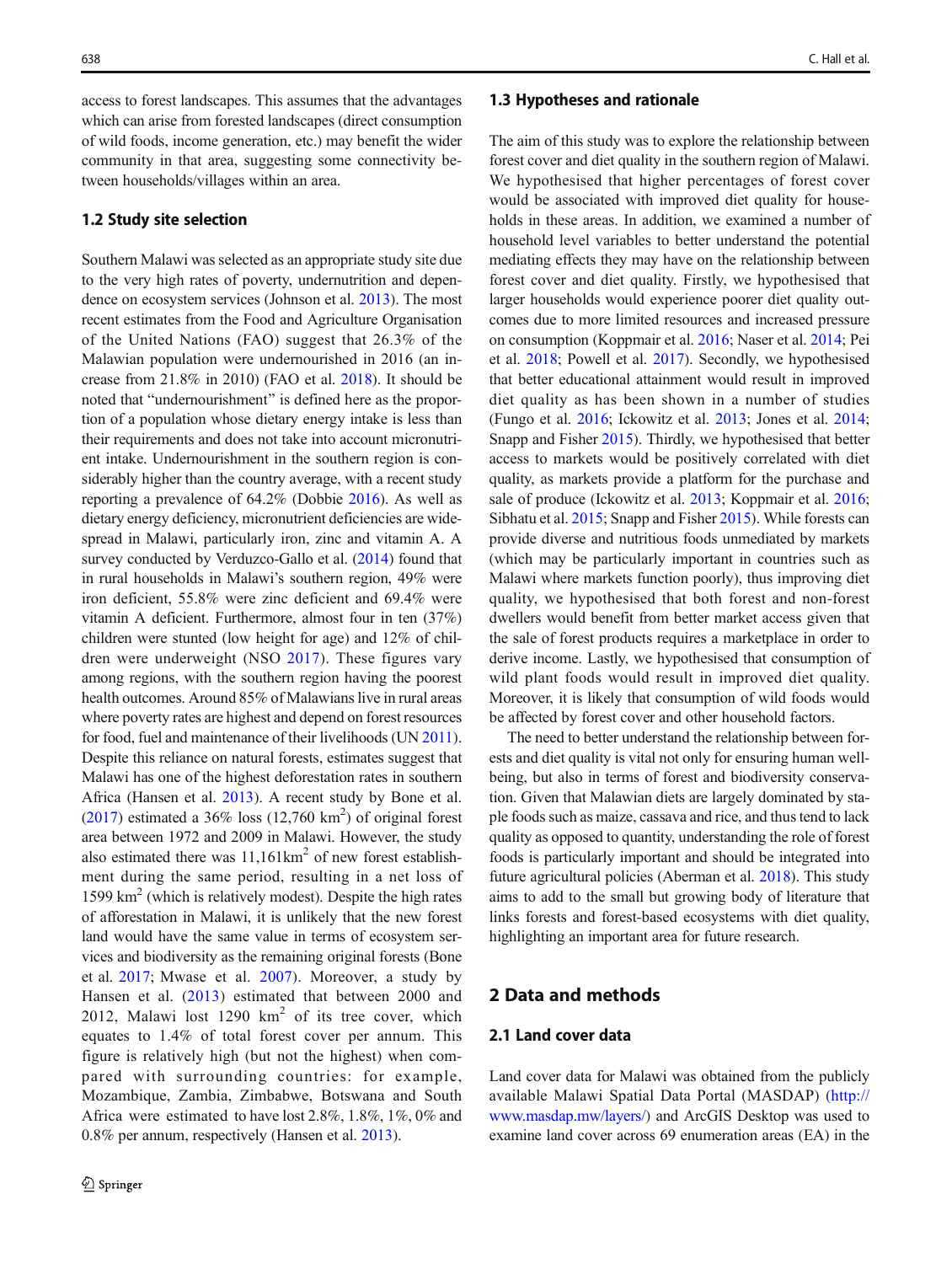southern region. An EA is defined as the smallest operational area established for the 2008 Malawi Population and Housing Census, with well-defined boundaries. The Malawi Landcover 2010 (Scheme 2) was used as a base map. The landcover map was generated from Landsat Thematic Mapper (Landsat 5) satellite sensor using a supervised classification method. Administrative boundaries for the EAs were set using the Global Administrative Unit Layers (GAUL) vector layer (administrative boundaries level 3). The land cover groups included in the raster layer were forest land (sparse, moderate and dense), grassland (closed and open), shrubland (closed and open), cropland (perennial and annual) and wetland. We calculated percentage cover of forest land (sparse moderate and dense combined) for each EA using spatial analyst tools within ArcGIS. Thus, each EA was allocated a value for percentage forest cover which was later linked to nutrition data for households within each EA.

#### 2.2 Dietary data

#### 2.2.1 Dietary intake data

The nutrition data used in this study were collected as part of the 2010/11 Third Integrated Household Survey for Malawi (IHS3). The IHS3 data were used (as opposed to the more recent IHS4 data) to match with the land cover map of Malawi which was available for the year 2010. The IHS3 is a nationally representative survey, designed to assess various aspects of household welfare in Malawi. Food consumption data were collected by the IHS3 using questionnaires whereby participants recalled all food consumed by the household over a period of seven days preceding the interview. There are a total of 135 items listed in the IHS3 including beverages and foods not prepared in the household (i.e. meals eaten out of the home). Participants were issued with photo aids in order to estimate quantities of the items consumed. The majority of items were therefore reported in local units such as pails, bunches and heaps. These local measurement units were converted into standard units (kg) using conversion tables created by Joy et al. [\(2015](#page-13-0)). The IHS3 was conducted over the course of one year and so households were surveyed during different seasons.

The following indicators were used to assess diet quality at the household level, from self-reported dietary intakes:

- (i) Dietary energy consumption (kcals per day)
- (ii) Dietary energy adequacy (%)
- (iii) Iron intake (mg/day)
- (iv) Zinc intake (mg/day)
- (v) Vitamin A intake (RAE μg/day)
- (vi) Micronutrient adequacy (%)
- (vii) Dietary diversity (Household Dietary Diversity Score [HDDS])

Given that healthy diets require both quantity (i.e. sufficient energy) and quality (i.e. sufficient intake of macro- and micronutrients essential for health); we used the above indicators as proxies of overall diet quality. Iron, zinc and vitamin A were selected as micronutrients of interest as these are the most commonly deficient nutrients in Malawi and many other developing countries (NSO [2017\)](#page-13-0), and are therefore useful indicators of diet quality.

## 2.2.2 Household intake

Using the IHS3 consumption data we estimated the energy and micronutrient intake of 2267 rural households across the 69 EAs in southern Malawi. The energy and nutrient intakes were estimated using food composition tables for West Africa (Stadlmayr et al. [2012](#page-14-0)) and Mozambique (Korkalo et al. [2011](#page-13-0)). In line with Bermudez et al. ([2012](#page-12-0)), households with implausible energy intakes (<500 and > 6000 kcals/household member/day) were removed from the sample. This comprised 4.4% of the households, bringing the total number of households to 2084 (9396 individuals). Since households differed in composition, we used an adult male equivalent (AME) for intakes, as outlined by Weisell and Dop [\(2012\)](#page-14-0). Data relating to household structure (age and sex of individual members) was obtained from the IHS3 data set which allowed us to estimate intra-household allocation of food using AME values as a proxy. An AME value was estimated for each person following guidelines outlined by the FAO report on human energy requirements (FAO [2001](#page-12-0)). The AME values are shown in Table [1.](#page-5-0) Individual AME values were summed for each household to give total household AME. Total household nutrient intakes were then divided by household AME values to give mean intakes per AME for each household. This allowed the direct comparison of households of different sizes and compositions. It is important to note that the identification of pregnant or lactating women was not available and so we could not adjust their AME values accordingly.

#### 2.2.3 Dietary adequacy

In order to calculate adequacy of the household diets, estimated intakes were compared with Estimated Average Requirements (EAR) as promulgated by the Institute of Medicine (IOM [2001\)](#page-13-0). Dietary energy adequacy of each household was calculated by comparing the mean household values with the benchmark value for an 18–30 year old male (3000 kcal/day). Recommended nutrient intakes (RNI) of iron, zinc and vitamin A were based on the World Health Organisation (WHO) dietary recommendations (WHO [2004\)](#page-14-0). RNIs are defined by the WHO as the average daily nutrient intake level that meets the needs of almost all apparently healthy individuals in an age- and sex- specific population group. For zinc, we assume a low bioavailability factor as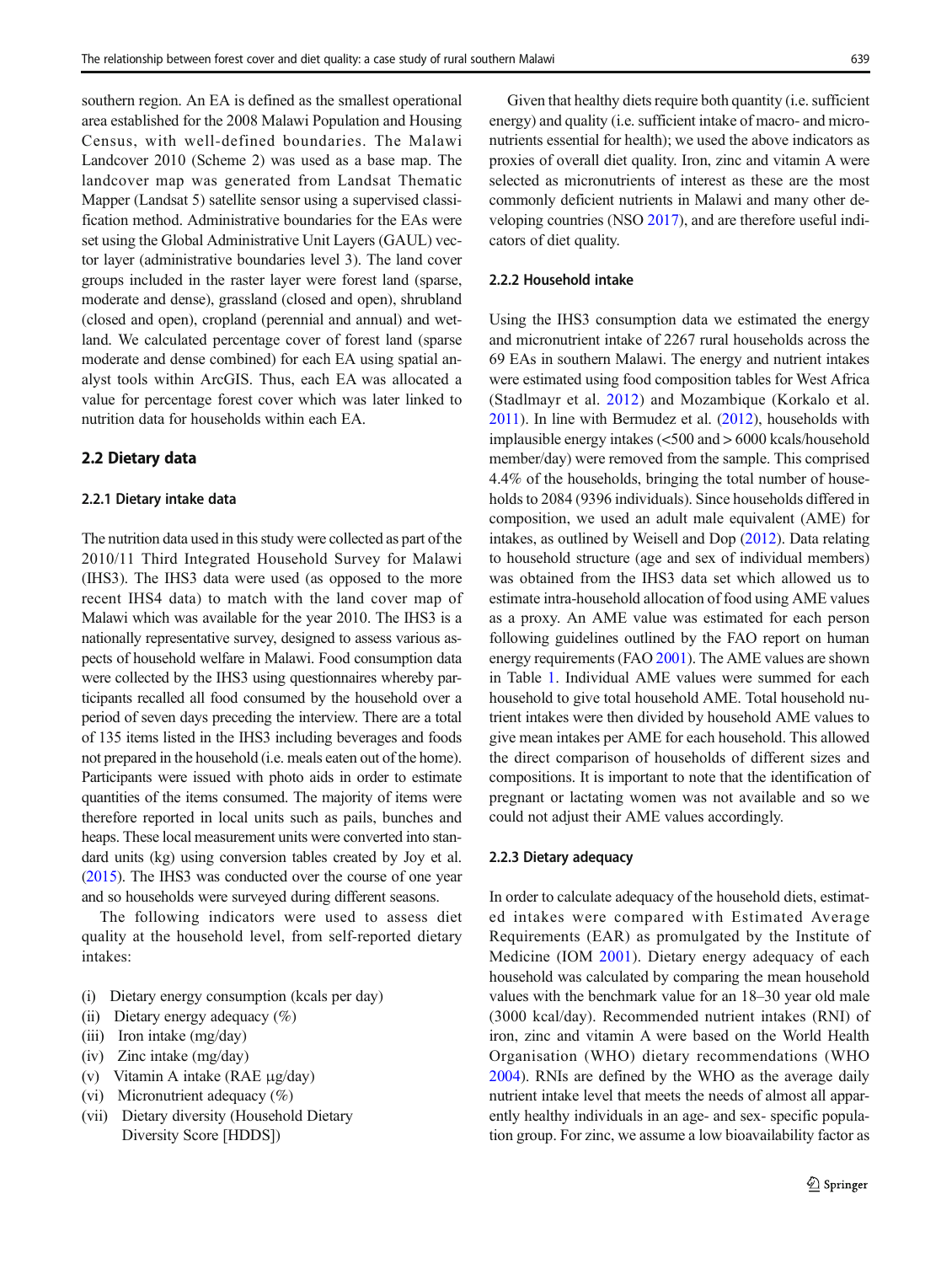<span id="page-5-0"></span>Table 1 Adult male equivalent (AME) units applied to individual household members from the IHS3 survey

| Age range (years) | Male |                               | Female |                               |  |
|-------------------|------|-------------------------------|--------|-------------------------------|--|
|                   | AME  | Energy requirement (kcal/day) | AME    | Energy requirement (kcal/day) |  |
| $0 - 1$           | 0.21 | 639.33                        | 0.20   | 590.16                        |  |
| $1 - 2$           | 0.31 | 934.43                        | 0.28   | 836.07                        |  |
| $2 - 3$           | 0.37 | 1106.56                       | 0.34   | 1032.79                       |  |
| $3 - 4$           | 0.41 | 1229.51                       | 0.38   | 1131.15                       |  |
| $4 - 5$           | 0.44 | 1327.87                       | 0.41   | 1229.51                       |  |
| $5 - 6$           | 0.48 | 1450.82                       | 0.43   | 1303.28                       |  |
| $6 - 7$           | 0.52 | 1549.18                       | 0.47   | 1401.64                       |  |
| $7 - 8$           | 0.56 | 1672.13                       | 0.51   | 1524.59                       |  |
| $8 - 9$           | 0.60 | 1795.08                       | 0.56   | 1672.13                       |  |
| $9 - 10$          | 0.65 | 1942.62                       | 0.61   | 1819.67                       |  |
| $10 - 11$         | 0.70 | 2114.75                       | 0.66   | 1967.21                       |  |
| $11 - 2$          | 0.77 | 2311.48                       | 0.70   | 2114.75                       |  |
| $12 - 13$         | 0.84 | 2508.20                       | 0.75   | 2237.70                       |  |
| $13 - 14$         | 0.91 | 2729.51                       | 0.78   | 2336.07                       |  |
| $14 - 15$         | 0.98 | 2950.82                       | 0.80   | 2409.84                       |  |
| $15 - 16$         | 1.04 | 3122.95                       | 0.82   | 2459.02                       |  |
| $16 - 17$         | 1.09 | 3270.49                       | 0.82   | 2459.02                       |  |
| $17 - 18$         | 1.11 | 3344.26                       | 0.82   | 2459.02                       |  |
| $18 - 30$         | 1.00 | 3000.00                       | 0.79   | 2360.66                       |  |
| $30 - 59$         | 0.97 | 2901.64                       | 0.77   | 2311.48                       |  |
| $60 - 100$        | 0.80 | 2409.84                       | 0.69   | 2065.57                       |  |

Malawian diets are largely maize-based and high in phytates which inhibit zinc absorption (Manary et al. [2000](#page-13-0)). For iron, we assume a bioavailability factor of 5% to represent Malawian diets which are low in animal sources of iron (haem iron) (IOM [2001](#page-13-0)). For each nutrient, we calculated the required intake of each person in the household (based on age and sex) and summed these values to give a "total household requirement^. This value was then compared with the reported household intake to give an estimate of the percentage adequacy of each nutrient.

#### 2.2.4 Dietary diversity

Dietary diversity was used as a proxy for diet quality (Galway et al. [2018;](#page-12-0) Johnson et al. [2013](#page-13-0); Jones et al. [2014](#page-13-0)). Diets with a greater variety of foods or food groups are often associated with more adequate nutrient intakes (Hatloy et al. [1998](#page-12-0); Steyn et al. [2006](#page-14-0)), and improved child and adult anthropometric outcomes (Arimond and Ruel [2004](#page-12-0); Rah et al. [2010\)](#page-13-0). In this study, dietary diversity was assessed using the HDDS which is based on the number of different food groups households have consumed over the recall period (Swindale and Bilinsky [2006\)](#page-14-0). Given that the HDDS was originally validated for use on 24 h dietary recall data, we constructed a modified version based on seven day recall data and in line with Jones et al. [\(2014\)](#page-13-0), as no 24 h data were available in the IHS3 data set. The 135 food items listed in the IHS3 were categorized into 12 different food groups; (1) cereals, (2) roots and tubers, (3) vegetables, (4) fruits, (5) meat, poultry and offal, (6) eggs, (7) fish and seafood, (8) pulses, legumes and nuts, (9) milk and milk products, (10) oils and fats, (11) sugar and honey, and (12) miscellaneous, as outlined by Swindale and Bilinsky [\(2006\)](#page-14-0). Each group counts towards the household score if one or more items from that group were consumed over the seven day period by any member of the household.

# 2.3 Household level variables

Household size, educational attainment and market access were included in the analyses in order to account for potential confounding impacts on the relationship between dietary quality and forest cover. These data were obtained from the IHS3 dataset and were selected based on findings from other studies. In this study, household size is a count of the number of individuals in each household. Education of the household head was used as a proxy for socio-economic status and was assessed using three indicators; school attendance, literacy in Chichewa and literacy in English. These indicators were set to a value of one if the household head had answered yes to attending school or being literate in either language, and zero otherwise. Access to markets was measured using three indicators; distance to the nearest road, distance to the nearest population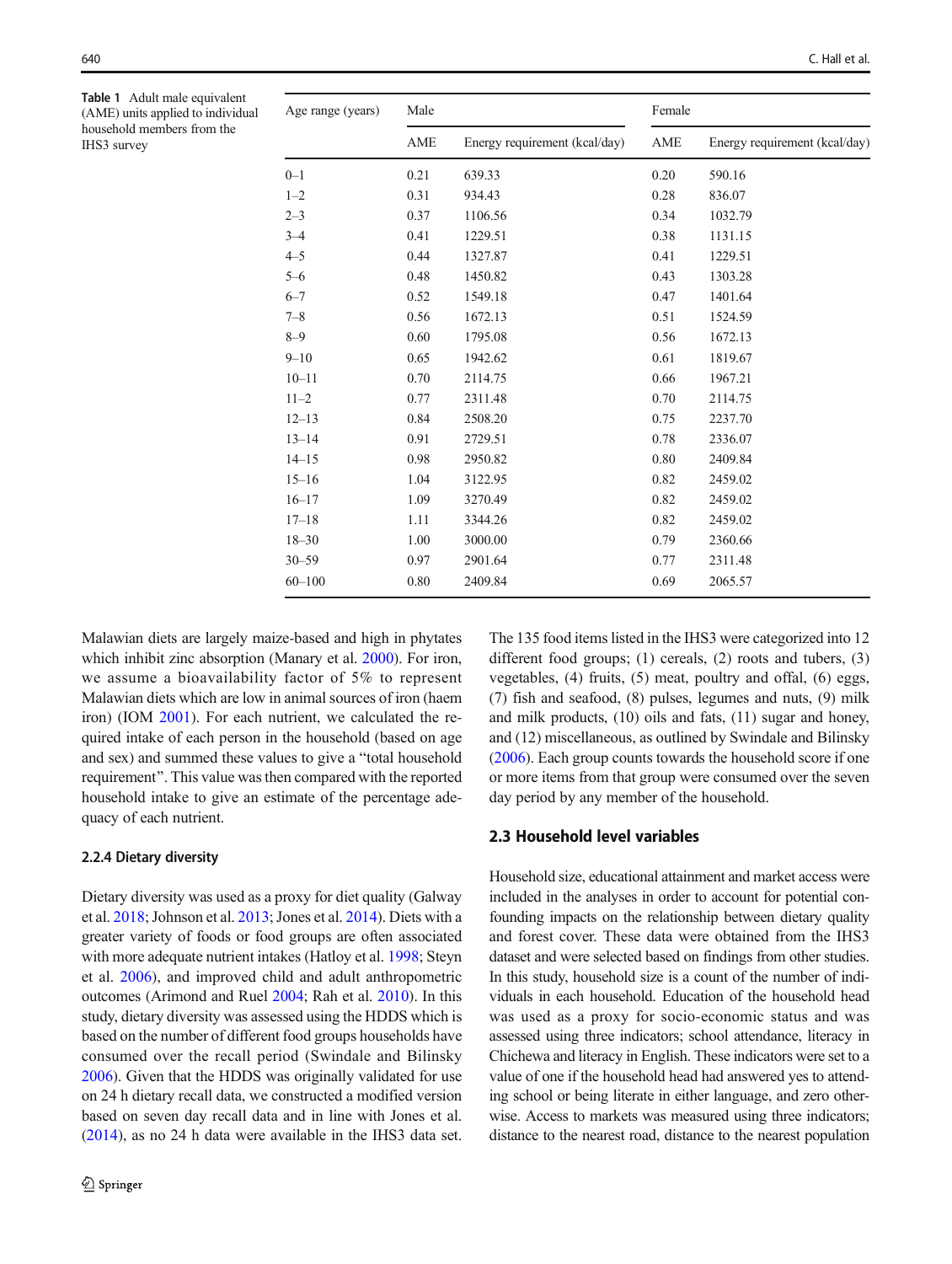centre (>20,000 people), and distance to the nearest Agricultural Development and Marketing Corporation (ADMARC). Distance to the nearest ADMARC was the only variable representing an actual market which permits the sale and purchase of agricultural produce, whereas the other two variables were used as proxy indicators of market access in line with Ickowitz et al. ([2013](#page-13-0)). The relationship between forest cover and all household level variables were also examined to assess whether forest cover is a significant determinant of household size, educational attainment and market access.

## 2.4 Consumption of wild plant foods

Despite wild foods only accounting for two out of 135 food items listed in the IHS3 dataset, wild food consumption was included in the analyses both as a predictor and response variable. Wild food consumption was included as a predictor in order to assess the contribution of wild foods to diet quality and was included as a response to assess whether consumption of these foods was affected by forest cover, market access, education and household size. In each case, the variable was dichotomous, where a value of one represented the consumption of one or both wild food types by a household, and a value of zero represented no wild food consumption. In addition, the contribution of wild foods to total household energy and vitamin A intake were quantified. The two foods listed as wild in the IHS3 were "wild fruit (masau, malambe etc.)" and "gathered wild green leaves". Given that "wild fruit" is likely to represent a number of different individual items (as suggested in the IHS3); it was matched with nutritional informa-tion for "wild fruit, average" in the Korkalo et al. [\(2011\)](#page-13-0) FCT (99 kcal/100 g and 252 RAE  $\mu$ g/100 g). Similarly, "gathered green leaves" could refer to a number of different types of green leaves but this level of detail was not provided in the IHS3, thus nutritional information for "green leaves, raw, average" in the Korkalo et al.  $(2011)$  $(2011)$  FCT were used as a best estimate (47 kcal/100 g and 267 RAE μg/100 g). The use of average nutrient values for wild foods in this study accounts for some of the variability that exists among individual wild food items. Moreover, given that no recent FCTs for Malawi exist, the use of the Mozambique FCT was felt to be reasonable, as there is evidence to suggest that the types and species of wild fruits and vegetables consumed in Malawi and Mozambique are similar (for example, see Korkalo et al. [2011](#page-13-0) for the full list of wild food species sampled in Mozambique, as well as Magaia et al. [2013](#page-13-0) and Maseko et al. [2017\)](#page-13-0).

## 2.5 Statistical analysis

Means and proportions were calculated for all household level variables, as well as forest cover at the EA level. Percentage forest cover was calculated for each EA  $(n = 69)$  and all households were allocated a value for forest cover, meaning that households in the same EA shared the same value for percentage forest cover. For our main analysis, the data were modelled using general linear models, generalised linear models and generalised additive models. Each response variable was modelled separately, and the same general approach was used for each. All covariates were included into a maximal model and model simplification was carried out by manual backwards stepwise deletion of non-significant terms to produce a minimal sufficient model. All final models were examined for constancy of variance and normality of the model residuals, and if these were found to be unsatisfactory the model error family and/or link function were adjusted until the residuals were acceptable. In order to check for correlation between forest cover and the household level variables, simple linear regression models were used for market access, whereas binomial generalised linear models were used for educational attainment (as these were binary variables). All analyses were carried out using the language R (version 3.5.0; R Core Development Team).

# 3 Results

Calculated percentage forest cover and the number of households in each EA are summarised in Table [2](#page-7-0). Descriptive statistics are reported at the household level  $(n = 2084)$  with the exception of forest cover which is at the EA level  $(n = 69)$ and mean energy and nutrient intakes which are measured across all individuals in our sample  $(n = 9396)$  $(n = 9396)$  $(n = 9396)$  (Table 3). Mean dietary energy and iron adequacy were fairly high in the sample households (90.6% and 72.6%, respectively); however there was a considerable amount of variation within the sample. Mean zinc and vitamin A adequacy were lower (40.2% and 40.3%, respectively), again with considerable variation within the sample. School attendance was reported by 69.2% of household heads, whereas only 58.9% reported being able to read and write in Chichewa, and even fewer were literate in English (26.2%). Furthermore, only around one sixth of households reported consuming wild foods (17.1%).

Results from the multiple regressions are summarised in Table [4](#page-10-0). Forest cover was only a statistically significant predictor of vitamin A adequacy  $(p = 0.02)$ . Household size was significantly negatively associated with all indicators of diet quality ( $p < 0.001$  in each case) with the exception of dietary diversity score and wild food consumption. Educational attainment of the household head and access to markets were statistically significantly associated with some measures of diet quality. For example, dietary energy adequacy was negatively associated with distance to the nearest road  $(p < 0.001)$  and distance to the nearest ADMARC ( $p = 0.02$ ), and positively associated with school attendance  $(p = 0.03)$  and English literacy  $(p = 1.03)$ 0.002). Iron adequacy was negatively associated with distance to the nearest road ( $p = 0.002$ ), while zinc and vitamin A adequacy were negatively associated with distance to the nearest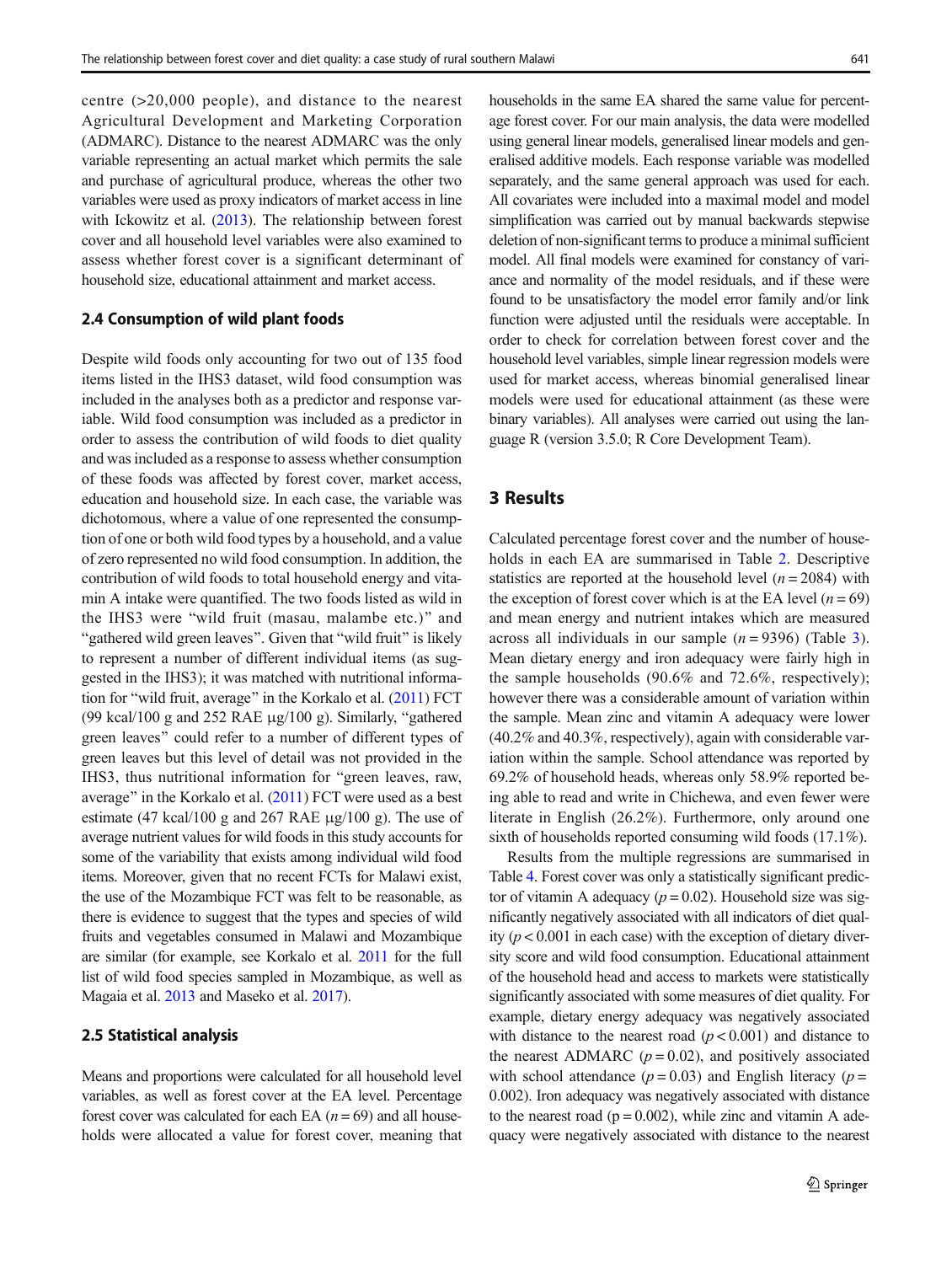<span id="page-7-0"></span>Table 2 Dense, moderate, sparse and total forest cover in each enumeration area (EA) expressed as percentage of total land cover and the corresponding number of household in each area

| Enumeration area    |                          | Dense forest cover (%) Moderate forest cover (%) Sparse forest cover (%) Total forest cover (%) Number of households |                |                |                      |
|---------------------|--------------------------|----------------------------------------------------------------------------------------------------------------------|----------------|----------------|----------------------|
| <b>B</b> vumbwe     | 1.97                     | 2.59                                                                                                                 | 23.75          | 28.32          | 12                   |
| Changata            | 0.22                     | 5.79                                                                                                                 | 45.84          | 51.85          | 11                   |
| Chapananga          | $\boldsymbol{0}$         | 2.29                                                                                                                 | 43             | 45.29          | 39                   |
| Chigaru             | $\boldsymbol{0}$         | 0.74                                                                                                                 | 9.49           | 10.23          | $20\,$               |
| Chikowi             | $\boldsymbol{0}$         | 1.08                                                                                                                 | 11.84          | 12.92          | $18\,$               |
| Chikumbu            | 0.05                     | 1.67                                                                                                                 | 14.31          | 16.04          | 21                   |
| Chimaliro           | 1.07                     | 4.22                                                                                                                 | 16.09          | 21.38          | 31                   |
| Chimombo            | $\boldsymbol{0}$         | $0.01\,$                                                                                                             | 14.17          | 14.18          | 18                   |
| Chimwala            | 0.69                     | 1.52                                                                                                                 | 20.4           | 22.61          | 16                   |
| Chitera             | $\overline{0}$           | $0.17\,$                                                                                                             | 8.46           | 8.63           | $\overline{9}$       |
| Dambe               | 0.39                     | 5.17                                                                                                                 | 13.02          | 18.58          | 52                   |
| Jalasi              | 5.9                      | 6.06                                                                                                                 | 38.86          | 50.82          | 19                   |
| Kadewere            | $\boldsymbol{0}$         | $0.1\,$                                                                                                              | 6.43           | 6.54           | 49                   |
| Kalemebo            | $\boldsymbol{0}$         | 0.18                                                                                                                 | 13.53          | 13.71          | 75                   |
| Kanduku             | $\boldsymbol{0}$         | 8.01                                                                                                                 | 52.29          | 60.31          | 79                   |
| Kapeni              | 0.16                     | 0.71                                                                                                                 | 5.78           | 6.65           | $22\,$               |
| Kapichi             | 0.78                     | 10.13                                                                                                                | 12.28          | 23.19          | 21                   |
| Kasisi              | $0.06\,$                 | 0.28                                                                                                                 | 56.33          | 56.66          | $10\,$               |
| Katuli              | 3.28                     | 5.36                                                                                                                 | 23.61          | 32.25          | 9                    |
| Katunga             | $\boldsymbol{0}$         | 0.22                                                                                                                 | 29.28          | 29.5           | $\,$ 8 $\,$          |
| Kawinga             | 0.01                     | 0.44                                                                                                                 | 7.07           | 7.52           | 56                   |
| Kuntaja             | 0.46                     | 1.18                                                                                                                 | 20.54          | 22.18          | 47                   |
| Kunthembule         | $\boldsymbol{0}$         | $0.1\,$                                                                                                              | 12.92          | 13.02          | $12\,$               |
| Kuntumanji          | $\overline{0}$           | 0.22                                                                                                                 | $5.1\,$        | 5.33           | 29                   |
| Laston Njema        | 4.85                     | 8.77                                                                                                                 | 23.23          | 36.84          | $28\,$               |
| Likoswe             | $0.06\,$                 | 0.55                                                                                                                 | 13.42          | 14.03          | 37                   |
| Liwonde             | $0.01\,$                 | 0.23                                                                                                                 | 24.98          | 25.22          | $41\,$               |
| Mabuka              | 4.03                     | 7.98                                                                                                                 | 20.52          | 32.53          | $42\,$               |
| Machinjili          | $0.01\,$                 | 0.26                                                                                                                 | 8.86           | 9.13           | 11                   |
| Makanjila           | 3.74                     | 8.13                                                                                                                 | 14.66          | 26.53          | 11                   |
| Makata              | $\boldsymbol{0}$         | 0.1                                                                                                                  | 2.51           | 2.61           | 9                    |
| Manikhwira          | 0.24                     | 0.6                                                                                                                  | 26.07          | 26.91          | 25                   |
| Maseya              | 0.14                     | 0.05                                                                                                                 | 62.94          | 63.13          | $10\,$               |
| Mlauli              | $\boldsymbol{0}$         | 3.01                                                                                                                 | 49.8           | 52.81          | 40                   |
| Mlolo               | 0.38                     | 1.15                                                                                                                 | 30.83          | 32.37          | $51\,$               |
| Mlumbe              | 0.26                     | 0.58                                                                                                                 | 12.07          | 12.92          | 35                   |
| Mnkhumba            | 0.42                     | 1.27                                                                                                                 | 13.4           | 15.09          | 124                  |
| Mpama               | 0.5                      | 1.89                                                                                                                 | 14.46          | 16.85          | 33                   |
| Mponda              | 0.14                     | 0.85                                                                                                                 | 14.41          | 15.4           | 9                    |
| Mwabvi Game Reserve | $\overline{0}$           | 0.03                                                                                                                 | 47.45          | 47.49          | 8                    |
| Mwambo              | 0.03                     | $0.2\,$                                                                                                              | 8.58           | 8.81           | 37                   |
| Nankumba            | 0.12                     | 2.26                                                                                                                 | 29.93          | 32.31          | 18                   |
| Nazombe             |                          | 1.61                                                                                                                 |                |                | 54                   |
| Nchema              | 0.22<br>$\boldsymbol{0}$ | $0.01\,$                                                                                                             | 17.01<br>4.69  | 18.84<br>4.69  |                      |
| Nchilamwela         | 4.94                     | 12.85                                                                                                                | 9.12           | 26.91          | 26<br>$\overline{9}$ |
|                     |                          | $0.58\,$                                                                                                             |                |                |                      |
| Ndamera             | 0.03<br>$\boldsymbol{0}$ | 0.19                                                                                                                 | 39.51<br>25.67 | 40.12          | 15<br>69             |
| Ngabu<br>Nkalo      | $0.01\,$                 | 0.37                                                                                                                 | 10.4           | 25.86<br>10.78 | 32                   |
|                     |                          |                                                                                                                      |                |                |                      |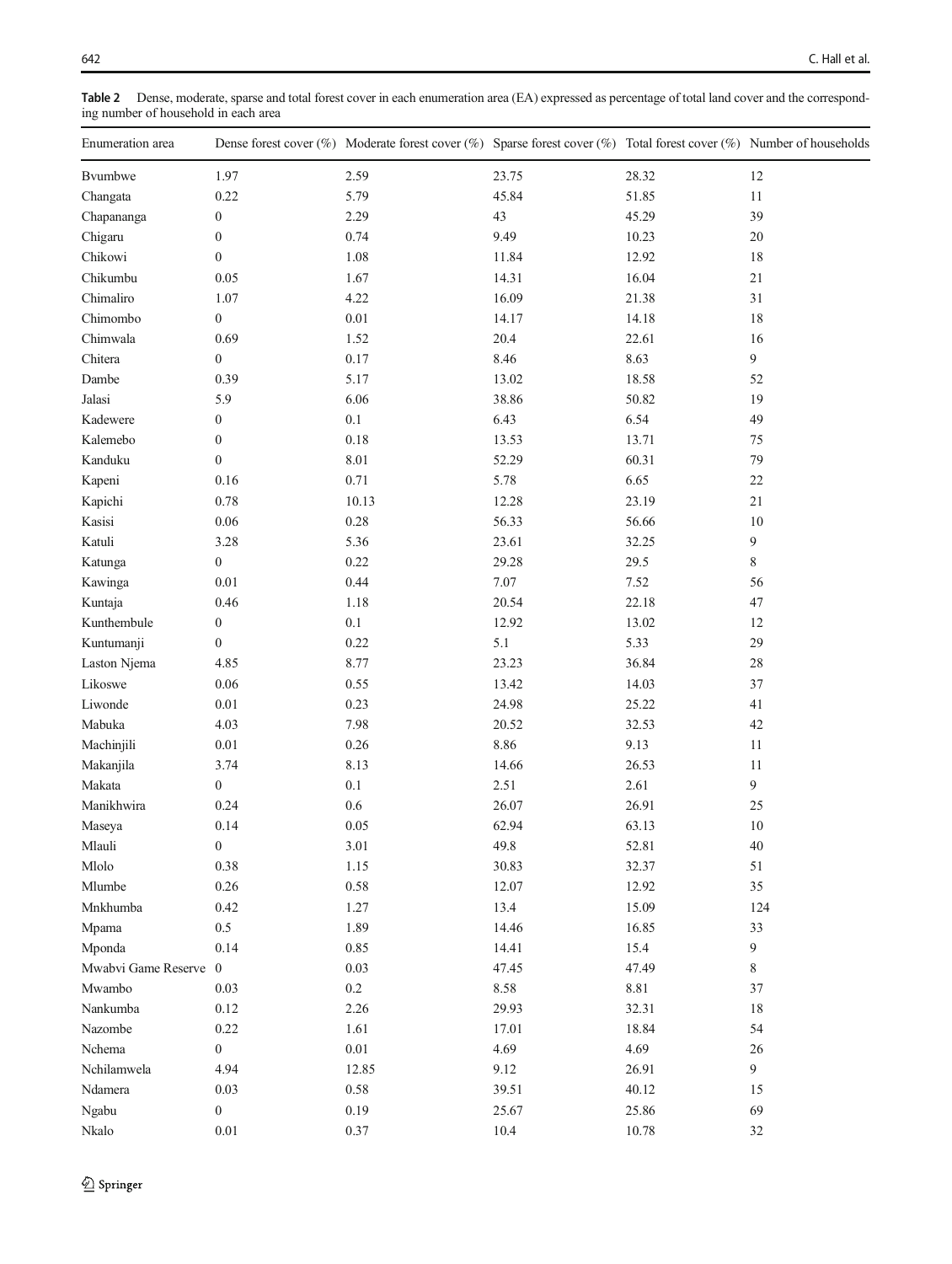| Enumeration area |                | Dense forest cover (%) Moderate forest cover (%) Sparse forest cover (%) Total forest cover (%) Number of households |       |          |    |
|------------------|----------------|----------------------------------------------------------------------------------------------------------------------|-------|----------|----|
| Nkanda           | $\overline{0}$ | 0.07                                                                                                                 | 17.91 | 17.98    | 30 |
| Nsabwe           | 2.67           | 7.29                                                                                                                 | 56.41 | 66.37    | 10 |
| Nsamala          | $\overline{0}$ | 0.08                                                                                                                 | 11.92 | 12.01    | 92 |
| Nthache          | $\mathbf{0}$   | 10.48                                                                                                                | 55.22 | 65.7     | 94 |
| Nthiramanja      | $\overline{0}$ | 0.65                                                                                                                 | 9.21  | 9.85     | 10 |
| Nyambi           | 2.55           | 2.39                                                                                                                 | 33    | 37.94    | 12 |
| S/C Chamba       | 4.28           | 13.53                                                                                                                | 35.08 | 52.9     | 11 |
| S/C Chikweo      | 0.01           | 0.11                                                                                                                 | 19.83 | 19.95    | 30 |
| S/C Chiwalo      | 0.04           | 0.56                                                                                                                 | 23.59 | 24.19    | 9  |
| S/C Chowe        | 1.47           | 1.52                                                                                                                 | 35.4  | 38.39    | 30 |
| S/C Jumba        | $\overline{0}$ | 0.01                                                                                                                 | 11.53 | 11.54    | 26 |
| S/C Kwethemule   | 1.96           | 7.97                                                                                                                 | 51.83 | 61.75    | 11 |
| S/C Mbenje       | $\overline{0}$ | 0.01                                                                                                                 | 16.94 | 16.95    | 42 |
| S/C Mbiza        | $\overline{0}$ | 0.13                                                                                                                 | 5.32  | 5.45     | 27 |
| S/C Mphuka       | 1.48           | 6.6                                                                                                                  | 66.81 | 74.89    | 8  |
| S/C Mposa        | 2.73           | 4.82                                                                                                                 | 18.38 | 25.93    | 11 |
| S/C Sitola       | 3.93           | 9.65                                                                                                                 | 35.82 | 49.39    | 10 |
| S/C Thukuta      | $\overline{0}$ | 0.32                                                                                                                 | 68.56 | 68.88    | 9  |
| Somba            | 0.07           | 1.56                                                                                                                 | 58.07 | 59.7     | 46 |
| Symon            | $\mathbf{0}$   | 0.25                                                                                                                 | 18.45 | 18.69    | 82 |
| Tengani          | 0.03           | 0.47                                                                                                                 | 36.84 | 37.33835 | 27 |

Table 2 (continued)

population centre ( $p = 0.02$  and  $p = 0.002$ , respectively). Lastly, dietary diversity score was negatively associated with distance to the nearest road and positively associated with literacy in Chichewa and English  $(p < 0.001$  in each case).

When wild food consumption was modelled as a response variable, it was positively associated with distance to the nearest ADMARC ( $p = 0.001$ ) and school attendance ( $p = 0.05$ ), and negatively associated with Chichewa literacy ( $p = 0006$ ). Similarly, we found that average vitamin A intake was 54% higher in households who consumed one or both of the wild food items compared to households that consumed neither (418 RAE μg/day and 272 RAE μg/day, respectively). Lastly, households in EAs with high forest cover were significantly less likely to have attended school and be literate in English than households in low forest cover areas. Likewise, distances to the nearest population centres and ADMARCs were significantly higher for households in high forest cover EAs compared to households in lower forest cover EAs  $(p < 0.001$  in all cases).

# 4 Discussion

# 4.1 The relationship between diet quality and forest cover

The aim of this study was to examine the relationship between forest cover and diet quality in rural southern Malawi. Forest cover was only significantly associated with vitamin A adequacy. This relationship between vitamin A intake and forest cover is consistent with results from previous studies (Boedecker et al. [2014;](#page-12-0) Fungo et al. [2016;](#page-12-0) Galway et al. [2018;](#page-12-0) Ickowitz et al. [2013;](#page-13-0) Ickowitz et al. [2016](#page-13-0)). Wild food consumption was also positively associated with vitamin A adequacy, but not with forest cover. This suggests that households in high forest cover areas were no more likely to eat wild foods than households in low forest cover areas. As a consequence, the improved vitamin A adequacy of households in the most forested EAs cannot be directly attributed to wild food consumption. This could be explained by the fact that not all wild foods are sourced from forests (Powell et al. [2015](#page-13-0)). For example, Powell et al. [\(2011](#page-13-0)) found that in an agricultural community in Tanzania, only 12% of wild foods were sourced from forests compared to 62% from farmland. Therefore, the wild foods reported in the IHS3 dataset may have been gathered from other natural environments and not just forests. Regardless of where they were sourced from, households who reported consuming wild foods had a substantially higher (54%) average vitamin A intake than households who did not consume them, which is unsurprising due to their very high vitamin A content (Korkalo et al. [2011](#page-13-0)). This is consistent with other studies and highlights the potential role of wild foods in tackling micronutrient deficiencies (Ickowitz et al. [2016](#page-13-0); Johnson et al. [2013\)](#page-13-0). It is also possible that these foods were sourced from forests, but the sample size of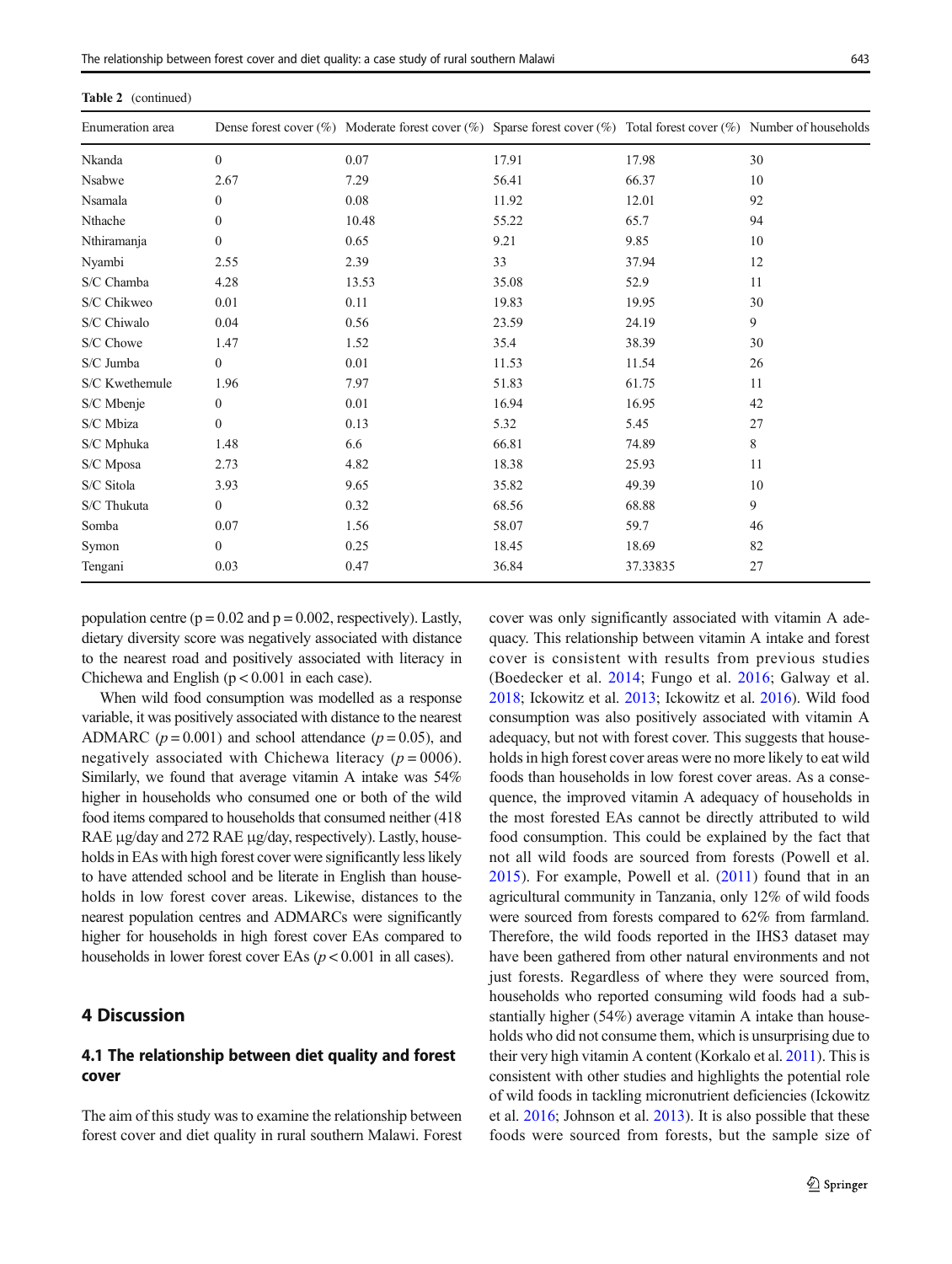<span id="page-9-0"></span>households who consumed wild foods ( $n = 355$ ) was too small to establish a relationship with forest cover in this study. The absence of a significant relationship between forest cover and wild food consumption suggests that households in the most forested EAs were obtaining vitamin A from another source. If households were not directly consuming forest foods, they may still have benefitted nutritionally via a number of indirect pathways (Heubach et al. [2011](#page-12-0); Hickey et al. [2016;](#page-12-0) Ickowitz et al. [2016](#page-13-0); Reed et al. [2017](#page-13-0)).

The fact that forest cover was not a significant determinant of any other aspect of dietary adequacy or dietary diversity score is inconsistent with previous studies of Malawi and other similar countries (Ickowitz et al. [2013;](#page-13-0) Ickowitz et al. [2016](#page-13-0); Maseko et al. [2017](#page-13-0); Rowland et al. [2016\)](#page-13-0), but is consistent with findings by Termote et al. [\(2012\)](#page-14-0). Termote et al. [\(2012\)](#page-14-0) attributed their findings mainly to a lack of knowledge of wild foods and their potential nutritional benefits, and also to the workload involved in collecting and preparing wild foods. These may also be factors in this study. Similarly, wild foods are sometimes rejected by households as they are associated with low social status, whereas foods that can be purchased

are perceived as a sign of affluence (Cruz et al. [2014](#page-12-0)). Therefore, the availability of wild foods does not always guarantee their consumption. Furthermore, if households in the most forested EAs used forest products as an income source rather than for direct consumption, the nutritional benefits may be missed if the income generated was not used to buy equally varied and nutritious foods.

While forest cover was only a significant determinant of vitamin A adequacy, a number of significant relationships were found between household level variables and diet quality. In line with our hypothesis, households with larger family sizes were found to have less adequate diets. However, no relationship was found between household size and dietary diversity score, which was inconsistent with findings from other studies (Koppmair et al. [2016](#page-13-0); Powell et al. [2017](#page-13-0)). Powell et al. [\(2017\)](#page-13-0) posit that although a larger family size increases pressure on resources and adults in a household, in some cases it may increase dietary diversity because acquiring a large amount of one food type to feed a large family is more difficult than getting smaller amounts of many different food types, leading to a wider range of foods consumed by the

Table 3 Summary statistics of variables used in regressions. Note: individual consumption was not used in any analysis and is only included in this table for comparison with findings from other studies

| Dependent variables                                        | n    | Mean (SD) or $%$ |
|------------------------------------------------------------|------|------------------|
| Dietary energy consumption per capita (kcals/day)          | 9396 | 1745.9 (1006)    |
| Dietary energy adequacy (%)                                | 2084 | 90.6(40.6)       |
| Iron intake per capita (mg/day)                            | 9396 | 19.5(12.5)       |
| Iron adequacy $(\% )$                                      | 2084 | 72.6(45.8)       |
| Zinc intake per capita (mg/day)                            | 9396 | 3.1(3.3)         |
| Zinc adequacy $(\% )$                                      | 2084 | 40.2(45.3)       |
| Vitamin A intake per capita (RAE µg/day)                   | 9396 | 188.9 (288.4)    |
| Vitamin A adequacy (%)                                     | 2084 | 40.3 (54.7)      |
| Diet diversity score (HDDS)                                | 2084 | 7.8(2)           |
| Independent variables                                      |      |                  |
| Forest cover $(\% )$                                       | 69   | 29.1 (19.9)      |
| Household size                                             | 2084 | 4.4(1.9)         |
| School attendance                                          | 2084 |                  |
| Yes                                                        |      | 69.2             |
| N <sub>0</sub>                                             |      | 30.8             |
| Literate in Chichewa                                       | 2084 |                  |
| Yes                                                        |      | 58.9             |
| N <sub>0</sub>                                             |      | 41.1             |
| Literate in English                                        | 2084 |                  |
| Yes                                                        |      | 26.2             |
| No                                                         |      | 73.8             |
| Distance to the nearest road (km)                          | 2084 | 12.8(12.4)       |
| Distance to the nearest population centre $(>20,000)$ (km) | 2084 | 39.2 (19.1)      |
| Distance to the nearest ADMARC (km)                        | 2084 | 7.9(5.1)         |
| Wild foods consumed                                        | 2084 |                  |
| Yes                                                        |      | 17.1             |
| No                                                         |      | 82.9             |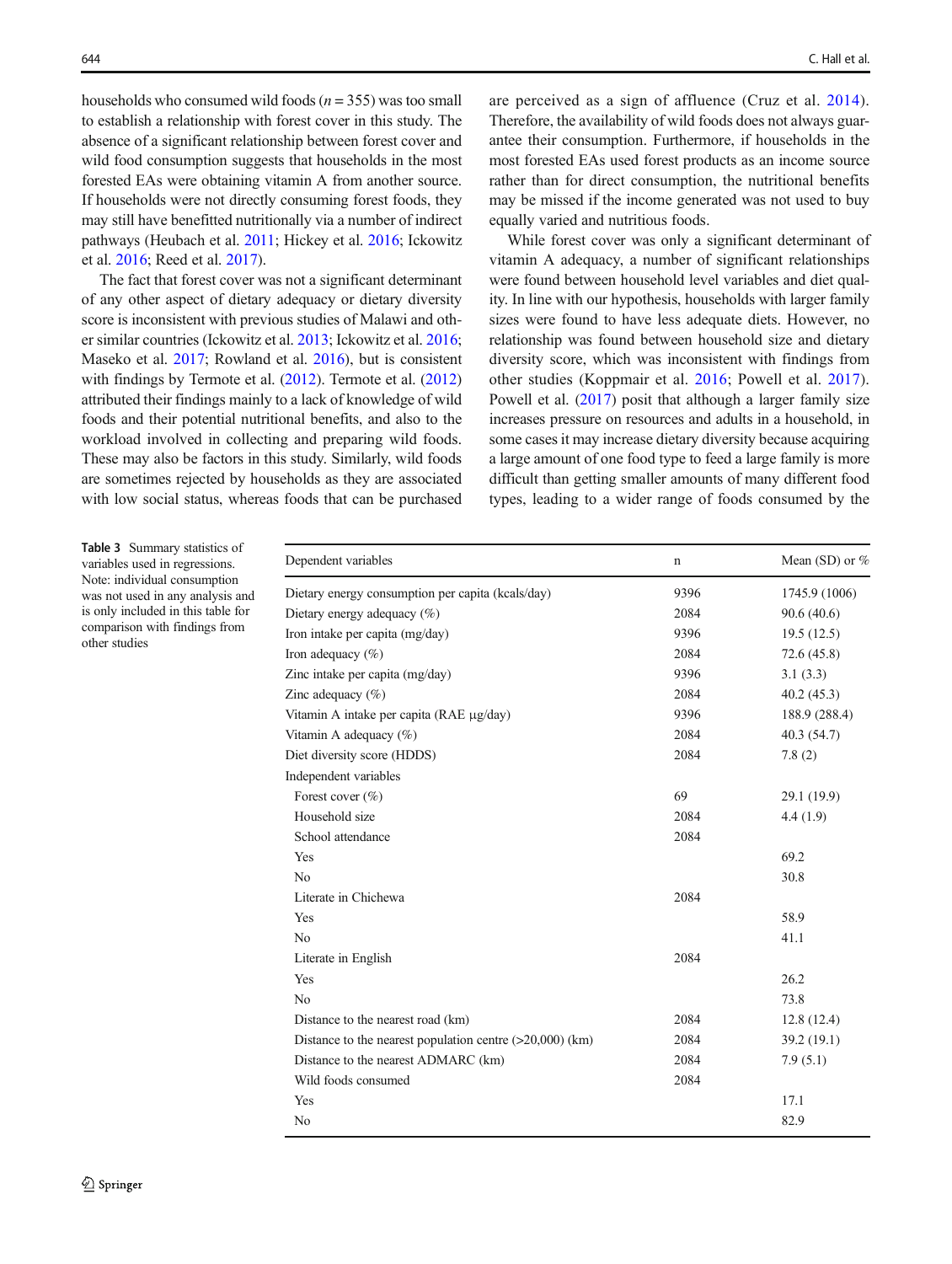<span id="page-10-0"></span>household. Similarly, educational attainment of the household head was positively associated with dietary energy adequacy and dietary diversity score (but no relationship was found with micronutrient intake). This is consistent with a number of other studies which found that better educated households have improved dietary outcomes (Fungo et al. [2016](#page-12-0); Ickowitz et al. [2013;](#page-13-0) Jones et al. [2014;](#page-13-0) Snapp and Fisher [2015\)](#page-14-0). However, it is unclear why micronutrient adequacy was unaffected by educational attainment. The negative association between Chichewa literacy and wild food consumption is consistent with other studies that relate increased consumption of wild foods to lower education levels (Fungo et al. [2016;](#page-12-0) Kuhnlein et al. [2006](#page-13-0)). It is possible that illiterate households have lower income and may be more reliant on foods from the wild than more affluent households. Furthermore, the reason for the negative relationship between educational attainment and forest cover is not clear; however, there is considerable evidence to suggest that incomes are lower in forest communities than in other areas (Fisher and Christopher [2007](#page-12-0); Sunderlin et al. [2008](#page-14-0)), so educational attainment could be related to the lower income of people living in forested areas. Lastly, our findings relating to market access were consistent with our hypothesis, and other studies that found households further from markets have poorer diet quality (Ickowitz et al. [2013;](#page-13-0) Koppmair et al. [2016](#page-13-0); Sibhatu et al. [2015;](#page-14-0) Snapp and Fisher [2015\)](#page-14-0). Similarly, households with longer distances to the nearest ADMARC were more likely to consume wild foods, indicating a reliance on these foods when agricultural markets are less accessible. This is consistent with a recent study by Chaves et al. [\(2017\)](#page-12-0) that found rural communities with better market access consumed less wild meat than those with poorer market access in central Amazonia, Brazil.

## 4.2 Limitations

This study has a number of important limitations that should be considered when interpreting the results. As forest cover was calculated at the EA level, we cannot account for the proximity of individual households to forests, nor do we have any information regarding accessibility. Thus, it was assumed that all households in an EA would benefit equally from the forest areas and the resources/services they provide. This may also differ depending on EA size which we have not accounted for. Given that we cannot account for differences in household proximity to forests within the EAs, we may be underestimating the importance of forests for households closest to them. The assumption that all forests are accessible (i.e. do not have restrictions due to conservation) is felt to be reasonable as 63% of forests in Malawi are classed as customary land by the FAO ([2010\)](#page-12-0). Likewise, our data did not distinguish between types of forest (i.e. native versus agro-forests) and we assume that all forest land is "natural" and valuable in terms of forest foods. This is felt to be a reasonable assumption given that 88% of forest land in Malawi is considered "natural" according to the Global Forest Resources Assessment (FAO [2010\)](#page-12-0).

There were limitations of using the IHS3 dataset to examine wild food consumption as there was no category in the

Table 4 Results of multiple regression models between forest cover and household level variables with indicators of diet quality and wild food consumption

|                                              | Dietary energy<br>adequacy | Iron adequacy             | Zinc adequacy                  | Vitamin A<br>adequacy    | Diet diversity<br>score   | Wild food<br>consumption |
|----------------------------------------------|----------------------------|---------------------------|--------------------------------|--------------------------|---------------------------|--------------------------|
| Type of model                                | Gamma GLM                  | Gamma GLM                 | Inverse Gaussian<br><b>GAM</b> | Gamma GLM                | Poisson GLM               | <b>Binomial GLM</b>      |
| Forest cover                                 | <b>NS</b>                  | <b>NS</b>                 | <b>NS</b>                      | $0.003(2.27)$ *          | <b>NS</b>                 | <b>NS</b>                |
| Household size                               | $-0.102$<br>$(-19.25)$ *** | $-0.18$<br>$(-20.65)$ *** | $-7.08(-472.6)$ ***            | $-0.1$ $(-6.97)$ ***     | <b>NS</b>                 | NS                       |
| School attendance                            | $0.048(2.06)*$             | <b>NS</b>                 | <b>NS</b>                      | <b>NS</b>                | <b>NS</b>                 | $0.33(2.02)*$            |
| Chichewa literacy                            | <b>NS</b>                  | <b>NS</b>                 | <b>NS</b>                      | <b>NS</b>                | $0.12(6.501)$ ***         | $-0.43$<br>$(-2.82)$ **  |
| English literacy                             | $0.07(3.05)$ **            | <b>NS</b>                 | <b>NS</b>                      | <b>NS</b>                | $0.087(4.38)$ ***         | <b>NS</b>                |
| Distance to the nearest road                 | $-0.003$<br>$(-3.78)$ ***  | $-0.004(-3.14)$ **        | <b>NS</b>                      | <b>NS</b>                | $-0.003$<br>$(-4.81)$ *** | <b>NS</b>                |
| Distance to the nearest<br>population centre | <b>NS</b>                  | <b>NS</b>                 | $-1.004(-6.43)$ *              | $-0.005$<br>$(-3.09)$ ** | <b>NS</b>                 | <b>NS</b>                |
| Distance to the nearest<br><b>ADMARC</b>     | $-0.004$<br>$(-2.29)$ *    | <b>NS</b>                 | <b>NS</b>                      | NS                       | <b>NS</b>                 | 0.032<br>$(3.37)$ ***    |
| Wild food consumption                        | NS                         | <b>NS</b>                 | <b>NS</b>                      | $0.401(5.36)$ ***        | <b>NS</b>                 | n/a                      |

<sup>a</sup> Values are model coefficients with test statistics in parentheses.

 $b * p < 0.05; **p < 0.01; **p < 0.001$ .

<sup>c</sup> The significance levels indicated are those for the parameters retained in the final models. "NS" denotes not significant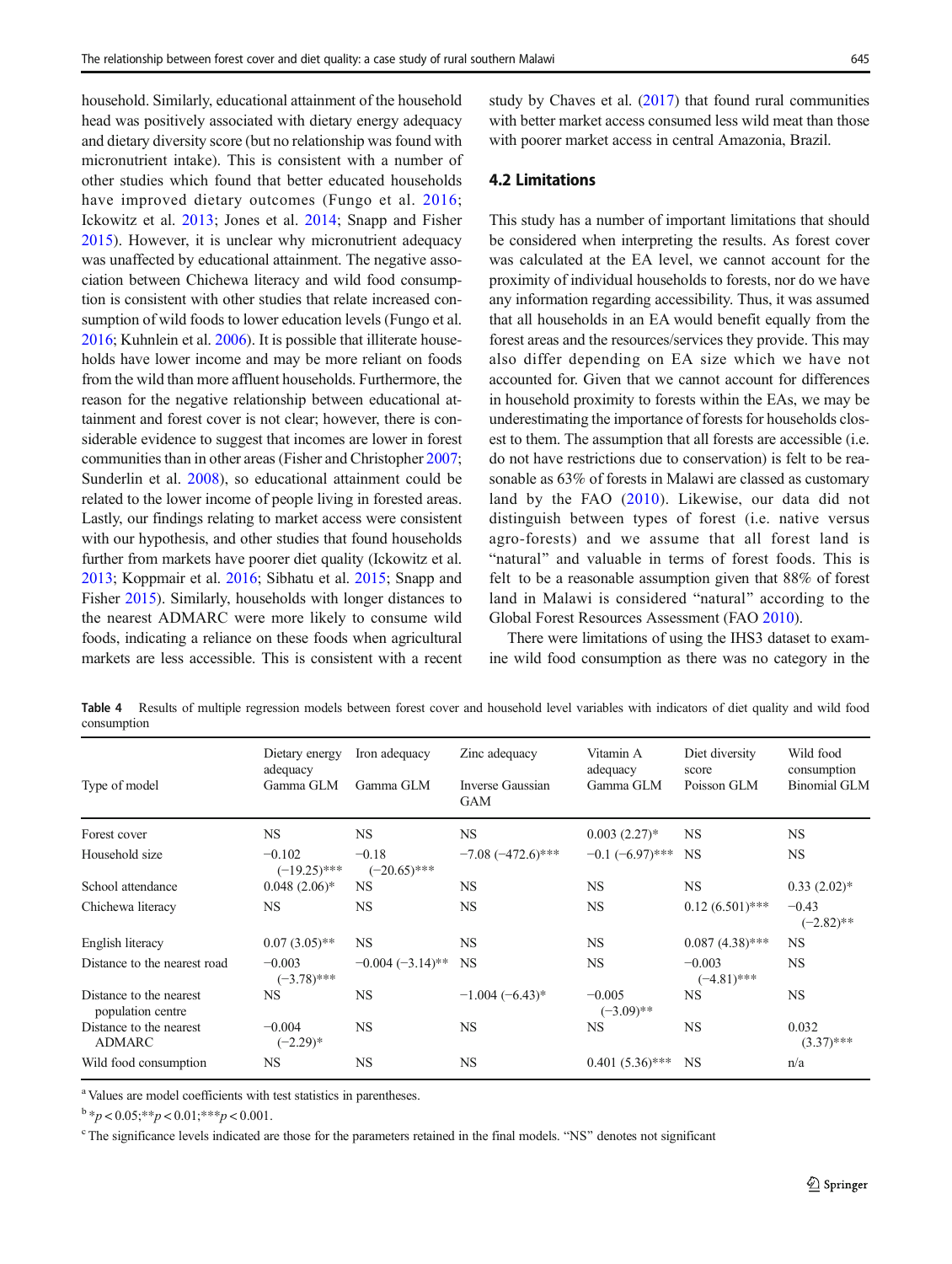<span id="page-11-0"></span>questionnaire for households to report food as being gathered from the wild. Rather, households could choose from "own production" or "purchased", thus, the majority of households left these columns blank, or classed the wild foods as being from their own production. Thus, other items listed in the IHS3 could have been gathered from the wild but were not listed as such – potentially leading to the under-reporting of wild food consumption. This seems particularly likely given that no wild animal source foods were reported in the survey. Likewise, we could not ascertain if the reported wild foods were collected from forests or other natural environments as this level of detail was not provided in the IHS3. Seasonality may also have played a role in wild food availability but as the IHS3 was conducted over the course of one year (and households were surveyed at different times), seasonality was not accounted for in this study. Moreover, the use of average nutrient values for the two wild food items (from the Korkalo et al. [2011](#page-13-0) tables) may over- or under- estimate household vitamin A intake. As we were unable to ascertain exactly which wild food items were included in the "wild fruit" and "gathered green leaves" categories, the use of average values was a best estimate, but this should be noted when interpreting the results. It should also be noted that there is a lack of available nutrient composition data for wild foods in general, and further research is required to increase the understanding of these foods, and their nutritional potential in countries such as Malawi.

Furthermore, the HDDS was originally validated for use on 24 h dietary recall data; whereas we used a modified version which counts the number of food groups consumed over seven days. Other studies have used the HDDS on seven day data (Jones et al. [2014\)](#page-13-0), but the associated limitations should be noted. For example, a longer recall period is likely to result in less accurate reporting of foods consumed over the duration (Swindale and Bilinsky [2006](#page-14-0)). On the other hand, recording food consumption over seven days is more likely to include all foods routinely eaten by the household which could be missed using a 24 h recall.

Assessing market access using simple indicators of proximity does not capture the specific and complex nature of market participation (Jones [2016\)](#page-13-0). Therefore, a key assumption of our study is that households with shorter distances to markets are also able to participate (socially and economically) in buying and selling activities. Lastly, although we have controlled for a number of social and demographic variables likely to be associated with diet quality and forest cover, the reliance on observational data means we cannot ascertain the potentially numerous other variables likely to confound the relationship between forests and diet quality. Further research is needed to establish causal pathways for the demonstrated associations between diet quality and forest cover.

## 5 Conclusions

This study has found that in rural southern Malawi, households located in more forested areas have improved vitamin A intake compared to households in areas with less forest cover. This is supportive of a wider literature that has found biodiverse landscapes to be beneficial for some aspects of diet quality. Although not linked to forest cover in this study, consumption of wild plant foods was also highly beneficial for vitamin A intake, as households that reported consuming them had on average a 54% higher intake than households that did not consume them. On the other hand, forest cover was not a significant determinant of any other measure of diet quality in this study, which was surprising (particularly for dietary diversity) given the results of previous studies. Household size, education and market access were significant determinants of diet quality in varying degrees. It is possible that household diets were more affected by these sociodemographic factors than forest cover in our study. Further research is required to elucidate these associations in Malawi, not only for improving diets and establishing causal pathways for the demonstrated associations between diet quality and forest cover, but also for ensuring forest conservation and preventing the loss of critical ecosystem services.

#### Compliance with ethical standards

Conflict of interest No potential conflict of interest was reported by the authors.

Open Access This article is distributed under the terms of the Creative Commons Attribution 4.0 International License (http:// creativecommons.org/licenses/by/4.0/), which permits unrestricted use, distribution, and reproduction in any medium, provided you give appropriate credit to the original author(s) and the source, provide a link to the Creative Commons license, and indicate if changes were made.

## References

- Aberman, N.L., Meerman, J. & Benson, T. (2018). Agriculture, food security and nutrition in Malawi. International food policy research institute, Washington DC. [http://ebrary.ifpri.org/cdm/ref/collection/](http://ebrary.ifpri.org/cdm/ref/collection/p15738coll2/id/132311) [p15738coll2/id/132311](http://ebrary.ifpri.org/cdm/ref/collection/p15738coll2/id/132311). Accessed 10th July 2018.
- Aerts, R., & Honnay, O. (2011). Forest restoration, biodiversity and ecosystem functioning. BMC Ecology, 11–29.
- Ahenkan, A., & Boon, E. (2011). Non-timber forest products (NTFPs): Clearing the confusion in semantics. Journal of Human Ecology, 33(1), 1–9.
- Angelsen, A., Jagger, P., Babigumira, R., Belcher, B., Hogarth, N. J., Bauch, S., et al. (2014). Environmental income and rural livelihoods: A global-comparative analysis. World Development, 64(1), 12–28.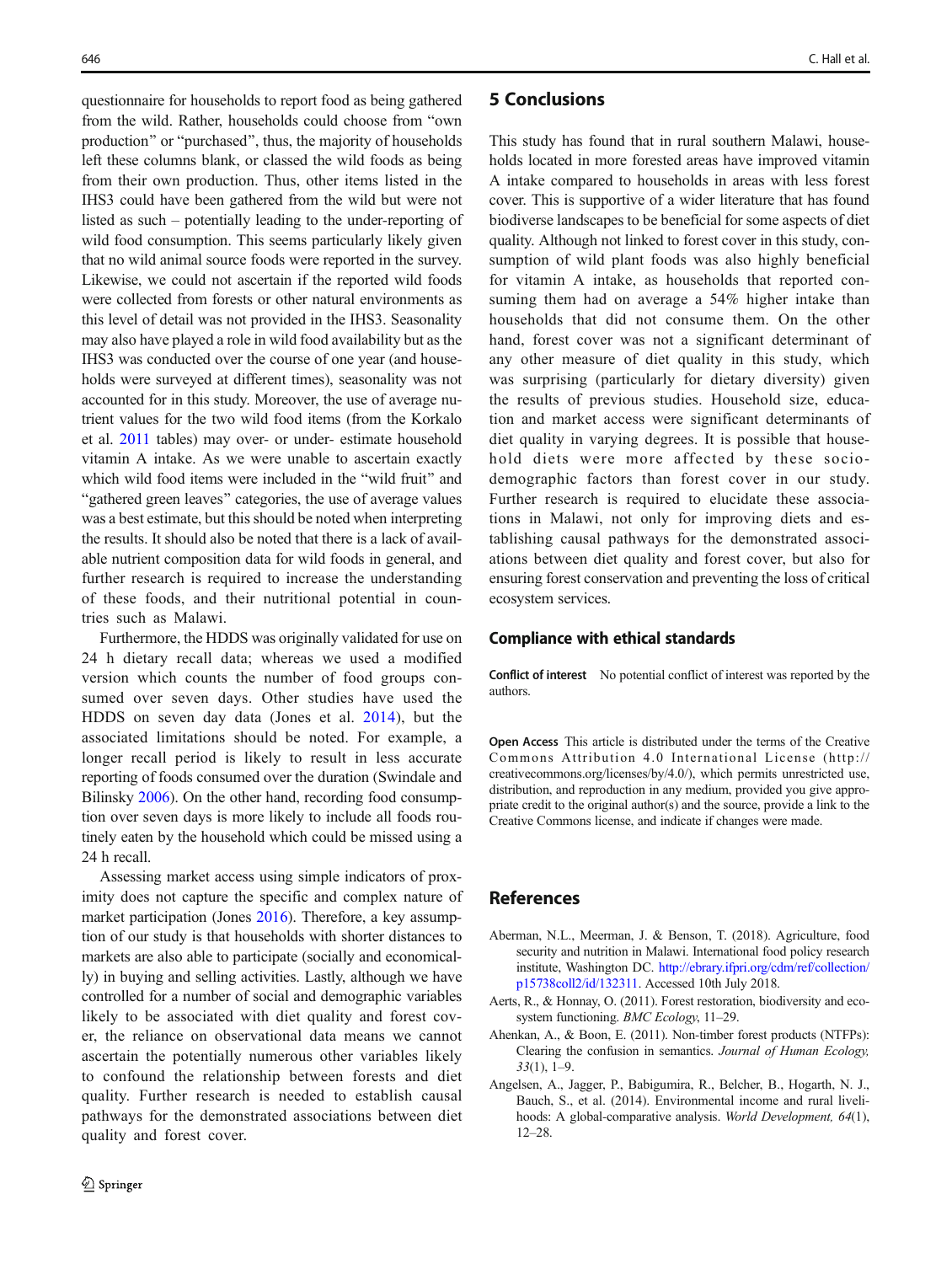- <span id="page-12-0"></span>Arimond, M., & Ruel, M. T. (2004). Dietary diversity is associated with child nutritional status: Evidence from 11 demographic and health surveys. The Journal of Nutrition, 134(10), 2579-2585.
- Arnold, M., Powell, B., Shanley, P., & Sunderland, T. C. H. (2011). Forests, biodiversity and food security. International Forestry Review, 13(3), 259–264.
- Austin, K. G., Gonzalez-Roglich, M., Schaffer-Smith, D., Schwantes, A. M., & Swenson, J. J. (2017). Trends in size of tropical deforestation events signal increasing dominance of industrial-scale drivers. Environmental Research Letters, 12(5).
- Baudron, F., Chavarria, J. Y. D., Remans, R., Yang, K., & Sunderland, T. (2017). Indirect contributions of forests to dietary diversity in southern Ethiopia. Ecology and Society, 22(2), 28.
- Belcher, B., Ruiz-Perez, M., & Achdiawan, R. (2005). Global patterns and trends in the use and management of commercial NTFPs: Implications for livelihood and conservation. World Development, 33(9), 1435–1452.
- Bermudez, O. I., Lividini, K., Smitz, M. F., & Fiedler, J. L. (2012). Estimating micronutrient intakes from household consumption and expenditure surveys (HCES): An example from Bangladesh. Food and Nutrition Bulletin, 33(3), 208–213.
- Bharucha, Z., & Pretty, J. (2010). The roles and values of wild foods in agricultural systems. Philosophical Transactions of the Royal Society B: Biological Sciences, 365(1554), 2913–2926.
- Bone, R. A., Parks, K. E., Hudson, M. D., Tsirinzeni, M., & Willcock, S. (2017). Deforestation since independence: A quantitative assessment of four decades of land-cover change in Malawi. Southern Forests: a Journal of Forest Science, 79(4), 269–275.
- Boedecker, J., Termote, C., Assogbadjo, A. E., Van Damme, P., & Lachat, C. (2014). Dietary contribution of Wild Edible Plants to women's diets in the buffer zone around the Lama forest, Benin–an underutilized potential. Food Security, 6(6), 833-849. [https://doi.](https://doi.org/10.1007/s12571-014-0396-7) [org/10.1007/s12571-014-0396-7](https://doi.org/10.1007/s12571-014-0396-7)
- Broegaard, R. B., Rasmussen, L. V., Dawson, N., Mertz, O., Vongvisouk, T., & Grogan, K. (2017). Wild food collection and nutrition under commercial agriculture expansion in agriculture-forest landscapes. Food Policy and Economics, 84, 92–101.
- Brown, M. E., Grace, K., Shively, G., Johnson, K. B., & Carroll, M. (2014). Using satellite remote sensing and household survey data to assess human health and nutrition response to environmental change. Population and Environment, 36(1), 48–72.
- Chappell, M. J., & LaVelle, L. A. (2009). Food security and biodiversity: Can we have both? An agroecological analysis. Agriculture and Human Values, 28(1), 3–26.
- Chaves, W. A., Wilkie, D. S., Monroe, M. C., & Sieving, K. E. (2017). Market access and wild meat consumption in the Central Amazon, Brazil. Biological Conservation, 212(Part A), 240–248.
- Colfer, C. J. P., Sheil, D., Kaimowitz, D., & Kishi, M. (2006). Forests and human health in the tropics: Some important connections. Unasylva, 57(224), 3–10.
- Cruz, P. M., Medeiros, P. M., Combariza, I. S., Peroni, N., & Albuquerque, P. (2014). "I eat the manofê so it is not forgotten": Local perceptions and consumption of native wild edible plants from seasonal dry forests in Brazil. Journal of Ethnobiology and Ethnomedicine, 10(45), 45.
- D'Annunzio, R., Sandker, M., Finegold, Y., & Min, Z. (2015). Projecting global forest area towards 2030. Forest Ecology and Management, 352, 124–133.
- Dobbie, S.L. (2016). The potential of agent-based modelling as a tool to unravel the complexity of household food security: A case study of rural southern Malawi. Unpublished doctoral thesis, University of Southampton. https://eprints.soton.ac.uk/412710/1/FINAL\_e [thesis\\_for\\_e\\_prints\\_DOBBIE\\_25698656.pdf.](https://eprints.soton.ac.uk/412710/1/FINAL_e_thesis_for_e_prints_DOBBIE_25698656.pdf) Accessed 10th July 2018.
- FAO (2001). Human energy requirements. Report of a Joint FAO/WHO/ UNU Expert Consultation. The Food and Agriculture Organization

of the United Nations, Rome. [http://www.fao.org/docrep/007/](http://www.fao.org/docrep/007/y5686e/y5686e00.htm) [y5686e/y5686e00.htm.](http://www.fao.org/docrep/007/y5686e/y5686e00.htm) Accessed 16th November 2017.

- FAO (2010). Global Forest Resources Assessment 2010. FAO Forestry Paper No. 163. The Food and Agriculture Organization of the United Nations, Rome. [http://www.fao.org/docrep/013/i1757e/](http://www.fao.org/docrep/013/i1757e/i1757e.pdf) [i1757e.pdf](http://www.fao.org/docrep/013/i1757e/i1757e.pdf). Accessed 16th November 2017.
- FAO (2013). Towards food security and improved nutrition: Increasing the contribution of trees and forests. The Food and Agriculture Organization of the United Nations, Rome. [http://www.fao.org/](http://www.fao.org/docrep/018/i2969e/i2969e.pdf) [docrep/018/i2969e/i2969e.pdf.](http://www.fao.org/docrep/018/i2969e/i2969e.pdf) Accessed 1st July 2018.
- FAO (2015). The State of Food Insecurity in the World. Meeting the 2015 international hunger targets: taking stock of uneven progress. The Food and Agriculture Organization of the United Nations, Rome. [http://www.fao.org/3/a-i4646e.pdf. Accessed 23rd November 2017](http://www.fao.org/3/a-i4646e.pdf.%20Accessed%2023rd%20November%202017).
- FAO, IFAD, UNICEF, WFP and WHO. (2018). The State of Food Security and Nutrition in the World 2018. Building climate resilience for food security and nutrition. Food and Agriculture Organisation of the United Nations, Rome. Available online: <http://www.fao.org/state-of-food-security-nutrition/en/>
- Fisher, B., & Christopher, T. (2007). Poverty and biodiversity: Measuring the overlap of human poverty and the biodiversity hotspots. Ecological Economics, 62(1), 93–101.
- Fisher, M., Chaudhury, M., & McCusker, B. (2010). Do forests help rural households adapt to climate variability? Evidence from southern Malawi. World Development, 38(9), 1241–1250.
- Foley, J. A., Ramankutty, N., Brauman, K. A., Cassidy, E. S., Gerber, J. S., Johnston, M., et al. (2011). Solutions for a cultivated planet. Nature, 478, 337–342.
- Foli, S., Reed, J., Clendenning, J., Petrokofsky, G., Padoch, C., & Sunderland, T. (2014). To what extent does the presence of forests and trees contribute to food production in humid and dry forest landscapes?: A systematic review protocol. Environmental Evidence, 3, 15.
- Fungo, R., Muyonga, J., Kabahenda, M., Kaaya, A., Okia, C. A., Donn, P., et al. (2016). Contribution of forest foods to dietary intake and their association with household food insecurity: A cross-sectional study in women from rural Cameroon. Public Health Nutrition, 19(17), 3185–3196.
- Galway, L. P., Acharya, Y., & Jones, A. D. (2018). Deforestation and child diet diversity: A geospatial analysis of 15 sub-Saharan African countries. Health and Place, 51, 78–88.
- Hansen, M. C., Potapov, P. V., Moore, R., Hancher, M., Turubanova, S. A., Tyukavina, A., et al. (2013). High-resolution global maps of 21st-century forest cover change. Science, 342, 850–853.
- Harris, F. M. A., & Mohammed, S. (2003). Relying on nature: Wild foods in northern Nigeria. Ambio: A Journal of the Human Environment, 32(1), 24–29.
- Hatloy, A., Torheim, L. E., & Oshaug, A. (1998). Food variety–a good indicator of nutritional adequacy of the diet? A case study from an urban area in Mali, West Africa. European Journal of Clinical Nutrition, 52(12), 891–898.
- Heubach, K., Wittig, R., Nuppenau, E. A., & Hahn, K. (2011). The economic importance of non-timber forest products (NTFPs) for livelihood maintenance of rural west African communities: A case study from northern Benin. Ecological Economics, 70(11), 1991-2001.
- Hickey, G. M., Pouliot, M., Smith-Hall, C., Wunder, S., & Nielsen, S. R. (2016). Quantifying the economic contribution of wild food harvests to rural livelihoods: A global-comparative analysis. Food Policy, 62, 122–132.
- Hosonuma, N., Herold, M., De Sy, V., De Fries, R. S., Brockhaus, M., Verchot, L., et al. (2012). An assessment of deforestation and forest degradation drivers in developing countries. Environmental Research Letters, 7(4).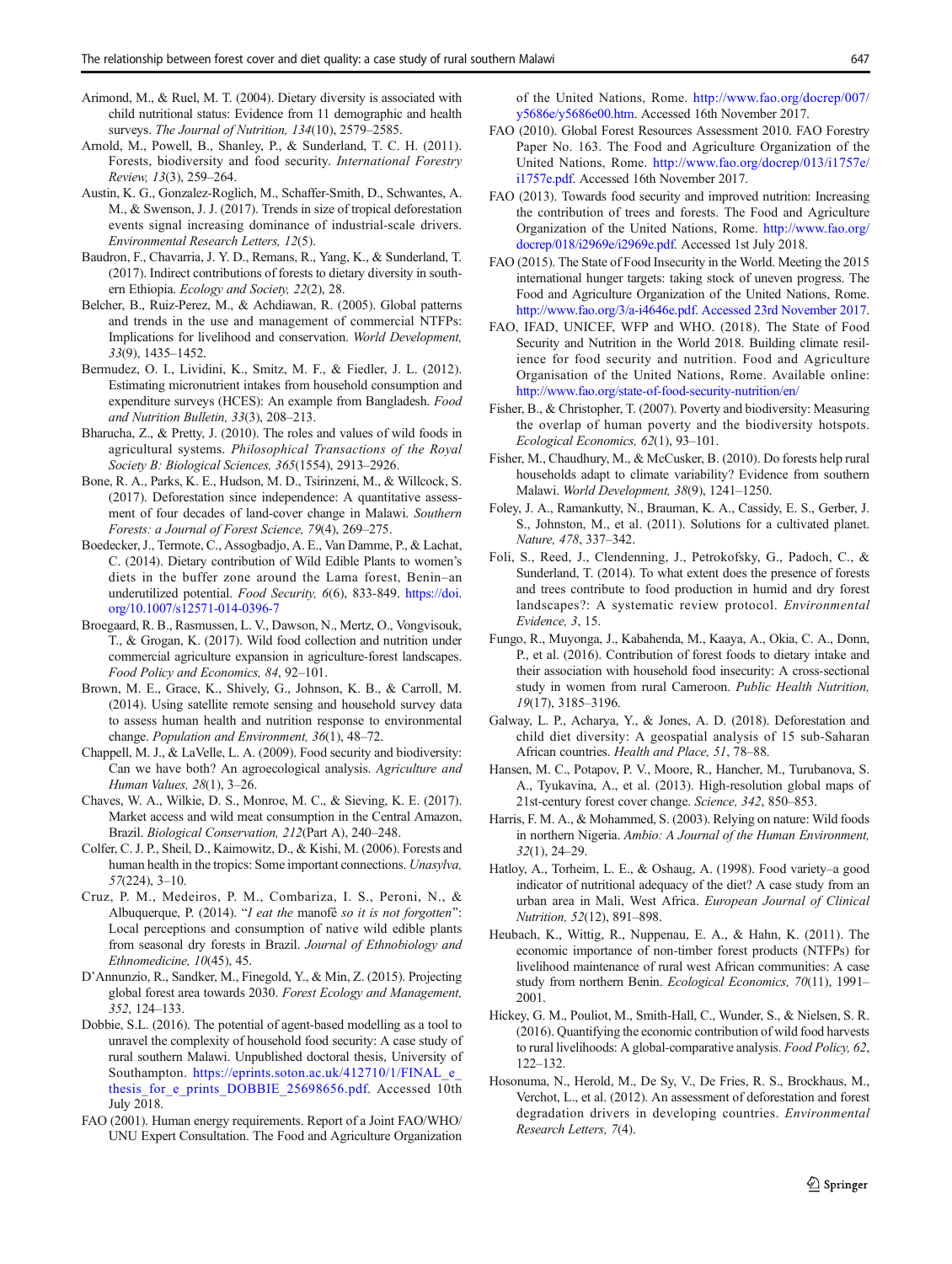- <span id="page-13-0"></span>Ickowitz, A., Powell, B., Salim, M. A., & Sunderland, T. C. H. (2013). Dietary quality and tree cover in Africa. Global Environmental Change, 24, 287–294.
- Ickowitz, A., Rowland, D., Powell, B., Salim, M. A., & Sunderland, T. (2016). Forests, trees, and micronutrient-rich food consumption in Indonesia. PLoS One, 11(5), e0154139.
- IOM (2001). DRI Dietary Reference Intakes. Applications in Dietary Assessment. A Report of the Subcommittee on Interpretation and Uses of Dietary Reference Intakes and the Standing Committee on the Scientific Evaluation of Dietary Reference Intakes. Food and Nutrition Board, Institute of Medicine. Washington, D.C: National Academy Press.
- Johnson, K. B., Jacob, A., & Brown, M. E. (2013). Forest cover associated with improved child health and nutrition: Evidence from the Malawi demographic and health survey and satellite data. Global Health: Science and Practice, 1(2), 237–248.
- Jones, A. D. (2016). On-farm crop species richness is associated with household diet diversity and quality in subsistence- and marketoriented farming households in Malawi. The Journal of Nutrition, 147(1), 86–96.
- Jones, A. D. (2017). Critical review of the emerging research evidence on agricultural biodiversity, diet diversity, and nutritional status in lowand middle-income countries. Nutrition Reviews, 75(10), 769–782.
- Jones, A. D., Shrinivas, A., & Bezner-Kerr, R. (2014). Farm production diversity is associated with greater household dietary diversity in Malawi: Findings from nationally representative data. Food Policy, 46, 1–12.
- Joy, E. J. M., Kumssa, D. B., Broadley, M. R., Watts, M. J., Young, S. D., Chilimba, A. D. C., & Ander, L. (2015). Dietary mineral supplies in Malawi: Spatial and socioeconomic assessment. BMC Nutrition,  $1(1), 1-42.$
- Kamanga, P., Vedeld, P., & Sjaastad, E. (2009). Forest incomes and rural livelihoods in Chiradzulu district, Malawi. Ecological Economics, 68(3), 613–624.
- Koppmair, S., Kassie, M., & Qaim, M. (2016). Farm production, market access and dietary diversity in Malawi. Public Health Nutrition, 20(2), 325–335.
- Korkalo, L., Hauta-alus, H. & Mutanen, M. (2011). Food composition tables for Mozambique. Version 2. Department of Food and Environmental Sciences. University of Helsinki, Finland. [http://](http://www.helsinki.fi/food-and-environment/research/groups/Food_composition_tables_for_Mozambique.pdf) [www.helsinki.fi/food-and-environment/research/groups/Food\\_](http://www.helsinki.fi/food-and-environment/research/groups/Food_composition_tables_for_Mozambique.pdf) [composition\\_tables\\_for\\_Mozambique.pdf.](http://www.helsinki.fi/food-and-environment/research/groups/Food_composition_tables_for_Mozambique.pdf) Accessed 22nd November 2017.
- Kuhnlein, H., Erasmus, B., Creed-Kanashiro, H., Englberger, L., Okeke, C., Turner, N., Allen, L., & Bhattacharjee, L. (2006). Indigenous peoples' food systems for health: Finding interventions that work. Public Health Nutrition, 9(8), 1013–1019.
- Lanz, B., Dietz, S. & Swanson, T. (2017). The expansion of modern agriculture and global biodiversity decline: An integrated assessment. Grantham research institute. Working paper 167. [http://](http://www.lse.ac.uk/GranthamInstitute/wp-content/uploads/2016/06/Working-Paper-167-Lanz-et-al-May-2017-update-1.pdf.%20Accessed%204th%20December%202017) [www.lse.ac.uk/GranthamInstitute/wp-content/uploads/2016/06/](http://www.lse.ac.uk/GranthamInstitute/wp-content/uploads/2016/06/Working-Paper-167-Lanz-et-al-May-2017-update-1.pdf.%20Accessed%204th%20December%202017) [Working-Paper-167-Lanz-et-al-May-2017-update-1.pdf. Accessed](http://www.lse.ac.uk/GranthamInstitute/wp-content/uploads/2016/06/Working-Paper-167-Lanz-et-al-May-2017-update-1.pdf.%20Accessed%204th%20December%202017) [4th December 2017](http://www.lse.ac.uk/GranthamInstitute/wp-content/uploads/2016/06/Working-Paper-167-Lanz-et-al-May-2017-update-1.pdf.%20Accessed%204th%20December%202017).
- Magaia, T., Uamusse, A., Sjoholm, I. & Skog, K. (2013). Proximate analysis of five wild fruits of Mozambique. The Scientific World Journal, Article ID 601435.
- Manary, M. J., Hotz, C., Krebs, N. F., Gibson, R. S., Westcott, J. E., Arnold, T., Broadhead, R. L., & Hambidge, K. M. (2000). Dietary phytate reduction improves zinc absorption in Malawian children recovering from tuberculosis but not in well children. Journal of Nutrition, 130(12), 2959–2964.
- Maseko, H., Shakleton, C. M., Nagoli, J., & Pullanikkatil, D. (2017). Children and wild foods in the context of deforestation in rural Malawi. Human Ecology, 45(6), 795–807.
- Mwase, W. F., Bjørnstad, A., Bokosi, J. M., Kwapata, M. B., & Stedje, B. (2007). The role of land tenure in conservation of tree and shrub

species diversity in miombo woodlands of southern Malawi. New Forests, 33(3), 297–307.

- Naser, I. A., Jalil, R., Wan Muda, W. M., Wan Nik, W. S., Shariff, Z. M., & Abdullah, M. R. (2014). Association between household food insecurity and nutritional outcomes among children in northeastern of peninsular Malaysia. Nutrition Research and Practice, 8(3), 304–311.
- NSO (2017). Malawi Micronutrient Survey 2015–16: Key Indicators Report. Zomba, Malawi: National Statistical Office. [https://](https://dhsprogram.com/pubs/pdf/FR319/FR319m.pdf.%20Accessed%208th%20December%202017) [dhsprogram.com/pubs/pdf/FR319/FR319m.pdf. Accessed 8th](https://dhsprogram.com/pubs/pdf/FR319/FR319m.pdf.%20Accessed%208th%20December%202017) [December 2017.](https://dhsprogram.com/pubs/pdf/FR319/FR319m.pdf.%20Accessed%208th%20December%202017)
- Palmer, C., & Di Falco, S. (2012). Biodiversity, poverty and development. Oxford Review of Economic Policy, 28(1), 48–68.
- Pei, C. S., Appannah, G., & Sulaiman, N. (2018). Household food insecurity, diet quality, and weight status among indigenous women (Mah Meri) in peninsular Malaysia. Nutrition Research and Practice, 12(2), 135–142.
- Pfund, J. L., Watts, J. D., Biossiere, M., Boucard, A., Bullock, R. M., Ekadinata, A., et al. (2011). Understanding and integrating local perceptions of trees and forests into incentives for sustainable landscape management. Environmental Management, 48(2), 334–349.
- Phalan, B., Onial, M., Balmford, A., & Green, R. E. (2011). Reconciling food production and biodiversity conservation: Land sharing and land sparing compared. Science, 333(6047), 1289–1291.
- Pimentel, D., McNair, M., Buck, L., Pimentel, M., & Kamil, J. (1997). The value of forests to world food security. Human Ecology, 25(1), 91–120.
- Poppy, G. M., Chiotha, S., Eigenbrod, F., Harvey, C. A., Honzak, M., Hudson, M. D., et al. (2014). Food security in a perfect storm: Using the ecosystem services framework to increase understanding. Philosophical Transactions of the Royal Society B, Biological Sciences, 369(1639), 20120288.
- Powell, B., Hall, J., & Johns, T. (2011). Forest cover, use and dietary intake in the east Usambara Mountains, Tanzania. International Forestry Review, 13(3), 305–317.
- Powell, B., Thilsted, S. H., Ickowitz, A., Termote, C., Sunderland, T., & Herforth, A. (2015). Improving diets with wild and cultivated biodiversity from across the landscape. Food Security, 7(3), 535–554.
- Powell, B., Kerr, R. B., Young, S. L., & Johns, T. (2017). The determinants of dietary diversity and nutrition: Ethnonutrition knowledge of local people in the east Usambara Mountains, Tanzania. Journal of Ethnobiology and Ethnomedicine, 13(1), 23.
- Rah, J. H., Akhter, N., Semba, R. D., de Pee, S., Bloem, M. W., Campbell, A. A., et al. (2010). Low dietary diversity is a predictor of child stunting in rural Bangladesh. European Journal of Clinical Nutrition, 64(12), 1393–1398.
- Reed, J., van Vianen, J., Foli, S., Clendenning, J., Yang, K., MacDonald, M., et al. (2017). Trees for life: The ecosystem service contribution of trees to food production and livelihoods in the tropics. Food Policy and Economics, 84, 62–71.
- Rowland, D., Ickowitz, A., Powell, B., Nasi, R., & Sunderland, T. (2016). Forest foods and healthy diets: Quantifying the contributions. Environmental Conservation, 44(2), 102–114.
- Sandifer, P. A., Sutton-Grier, A. E., & Ward, B. P. (2015). Exploring connections among nature, biodiversity, ecosystem services, and human health and well-being: Opportunities to enhance health and biodiversity conservation. Ecosystem Services, 12, 1–15.
- Schaafsma, M., Morse-Jones, S., Posen, P., Swetnam, R. D., Balmford, A., Bateman, I. J., et al. (2014). The importance of local forest benefits: Economic valuation of non-timber forest products in the eastern Arc Mountains in Tanzania. Global Environmental Change, 24(1), 295–305.
- Shakleton, C. M., & Shakleton, S. E. (2004). The importance of nontimber forest products in rural livelihood security and as safety nets: A review of evidence from South Africa. South African Journal of Science, 100(11-12), 658-664.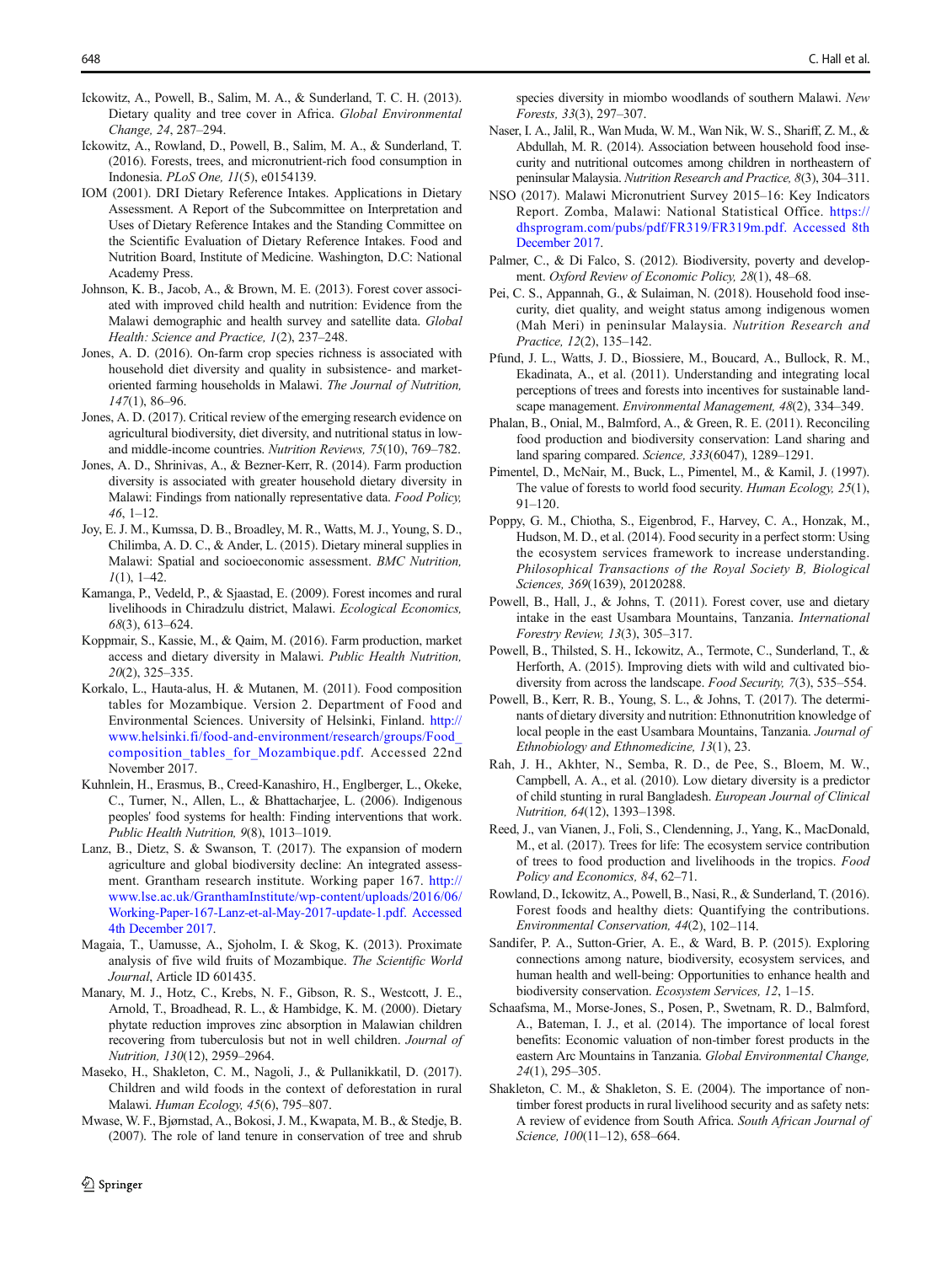- <span id="page-14-0"></span>Shakleton, C. M., Shakleton, S. E., Buiten, E., & Bird, N. (2007). The importance of dry woodlands and forests in rural livelihoods and poverty alleviation in South Africa. Forest Policy and Economics, 9(5), 558–577.
- Sibhatu, K. T., Krishna, V. V., & Qaim, M. (2015). Production diversity and dietary diversity in smallholder farm households. PNAS, 112(34), 10657–10662.
- Snapp, S. S., & Fisher, M. (2015). "Filling the maize basket" supports crop diversity and quality of household diet in Malawi. Food Security, 7(1), 83–96.
- Stadlmayr, B., Charrondiere, R., Enujiugha, V., Bayili, R., Fagbohoun, E., Samb, B., et al. (2012). West African food composition table. Food and agriculture Organization of the United Nations, Rome. [http://www.fao.org/docrep/015/i2698b/i2698b00.pdf. Accessed 1st](http://www.fao.org/docrep/015/i2698b/i2698b00.pdf.%20Accessed%201st%20November%202017) [November 2017](http://www.fao.org/docrep/015/i2698b/i2698b00.pdf.%20Accessed%201st%20November%202017).
- Steyn, N. P., Nel, J. H., Nantel, G., Kennedy, G., & Labadarios, D. (2006). Food variety and dietary diversity scores in children: Are they good indicators of dietary adequacy? Public Health Nutrition, 9(5), 644– 650.
- Sunderlin, W. D., Dewi, S., Puntodewo, A., Muller, D., Angelsen, A., & Epprecht, M. (2008). Why forests are important for global poverty alleviation: A spatial explanation. Ecology and Society, 13(2), 24.
- Swindale, A. & Bilinsky, P. (2006). Household dietary diversity score (HDDS) for measurement of household food access: Indicator guide (v.2). Washington, D.C. [https://www.fantaproject.org/monitoring](https://www.fantaproject.org/monitoring-and-evaluation/household-dietary-diversity-score)[and-evaluation/household-dietary-diversity-score.](https://www.fantaproject.org/monitoring-and-evaluation/household-dietary-diversity-score) [Accessed 23](https://www.fantaproject.org/sites/default/files/resources/HDDS_v2_Sep06_0.pdf.%20Accessed%2022%20February%202018) [October 2017](https://www.fantaproject.org/sites/default/files/resources/HDDS_v2_Sep06_0.pdf.%20Accessed%2022%20February%202018).
- Termote, C., Meyi, M. B., Djailo, B. D., Huybregts, L., Lachat, C., Kolsteren, P., et al. (2012). A biodiverse rich environment does not contribute to a better diet: A case study from DR Congo. PLoS One, 7(1), e30533.
- Turner, N. J., Luczaj, L. J., Migliorini, P., Pieroni, A., Dreon, A. L., Sacchetti, L. E., et al. (2011). Edible and tended wild plants, traditional ecological knowledge and agroecology. Critical Reviews in Plant Sciences, 30, 198–225.
- UN (2011). World urbanisation prospects, the 2011 revision. Country profile: Malawi. New York: United Nations Department of Social and Economic Affairs. [http://www.un.org/en/development/desa/](http://www.un.org/en/development/desa/population/publications/pdf/urbanization/WUP2011_Report.pdf) [population/publications/pdf/urbanization/WUP2011\\_Report.pdf](http://www.un.org/en/development/desa/population/publications/pdf/urbanization/WUP2011_Report.pdf). Accessed 10 Oct 2017.
- Vedeld, P., Angelsen, A., Bojo, J., Sjaastad, E., & Berg, G. K. (2007). Forest environmental incomes and the rural poor. Forest Policy and Economics, 9(7), 869–879.
- Verduzco-Gallo, I., Ecker, O. & Pauw, K. (2014). Changes in food and nutrition security in Malawi: Analysis of recent survey evidence. MaSSP working paper 6. Washington, D.C.: International food policy research institute (IFPRI). [http://ebrary.ifpri.org/cdm/ref/](http://ebrary.ifpri.org/cdm/ref/collection/p15738coll2/id/128205) [collection/p15738coll2/id/128205.](http://ebrary.ifpri.org/cdm/ref/collection/p15738coll2/id/128205) Accessed 17 Nov 2017.
- Vinceti, B., Eyzaguirre, P. & Johns, T. (2008). The nutritional role of forest plant foods for rural communities. In: Colfer, C.J.P. (Ed.), Human health and forests: a global overview of issues, practice and policy. Earthscan: London, UK.
- Vinceti, B., Termote, C., Ickowitz, A., Powell, B., Kehlenbeck, K., & Hunter, D. (2013). The contribution of forests and trees to sustainable diets. Sustainability, 5, 4797–4824.
- Weisell, R., & Dop, M. C. (2012). The adult male equivalent concept and its application to household consumption and expenditure surveys (HCES). Food and Nutrition Bulletin, 33(3), 157–162.
- WHO. (2004). Vitamin and mineral requirements in human nutrition, second edition. In Report of a joint FAO WHO expert consultation, Bangkok (pp. 194–216). Thailand: World Health Organization.



Charlotte Hall is a PhD candidate in the School of Social Sciences, University of Dundee. She holds a BSc in Environmental Geography and an MSc in Environmental Management, both from the University of Stirling. Her PhD project examines the potential future impact of climate change and land use change in sub-Saharan Africa, using a modelling framework developed under the QUEST-GSI programme, termed FEEDME (Food Estimation and Export for

Diet and Malnutrition Evaluation). Her work contributes to the Scottish Food Security Alliance-Crops scheme as well as the Belmont Forum funded Delivering Food on Limited Land (DEVIL) project.



Jennie Macdiarmid is a Professor of Sustainable Nutrition and Health at the University of Aberdeen. She has previously worked at the Universities of Dundee and Leeds. Her research interests include nutrition, food security, climate change and behavioural sciences.



Robin Matthews is Professor of Information and Computational Sciences at the James Hutton Institute. Robin's overall research interests are in the processes of change and adaptation in coupled socio-ecological systems in response to external drivers, and in using complex adaptive systems ideas and integrated modelling approaches, including agentbased models, to understand these processes. He is particularly interested in exploring these ideas in relation to mitigation and adapta-

tion to climate change, and to the provision of ecosystem services.